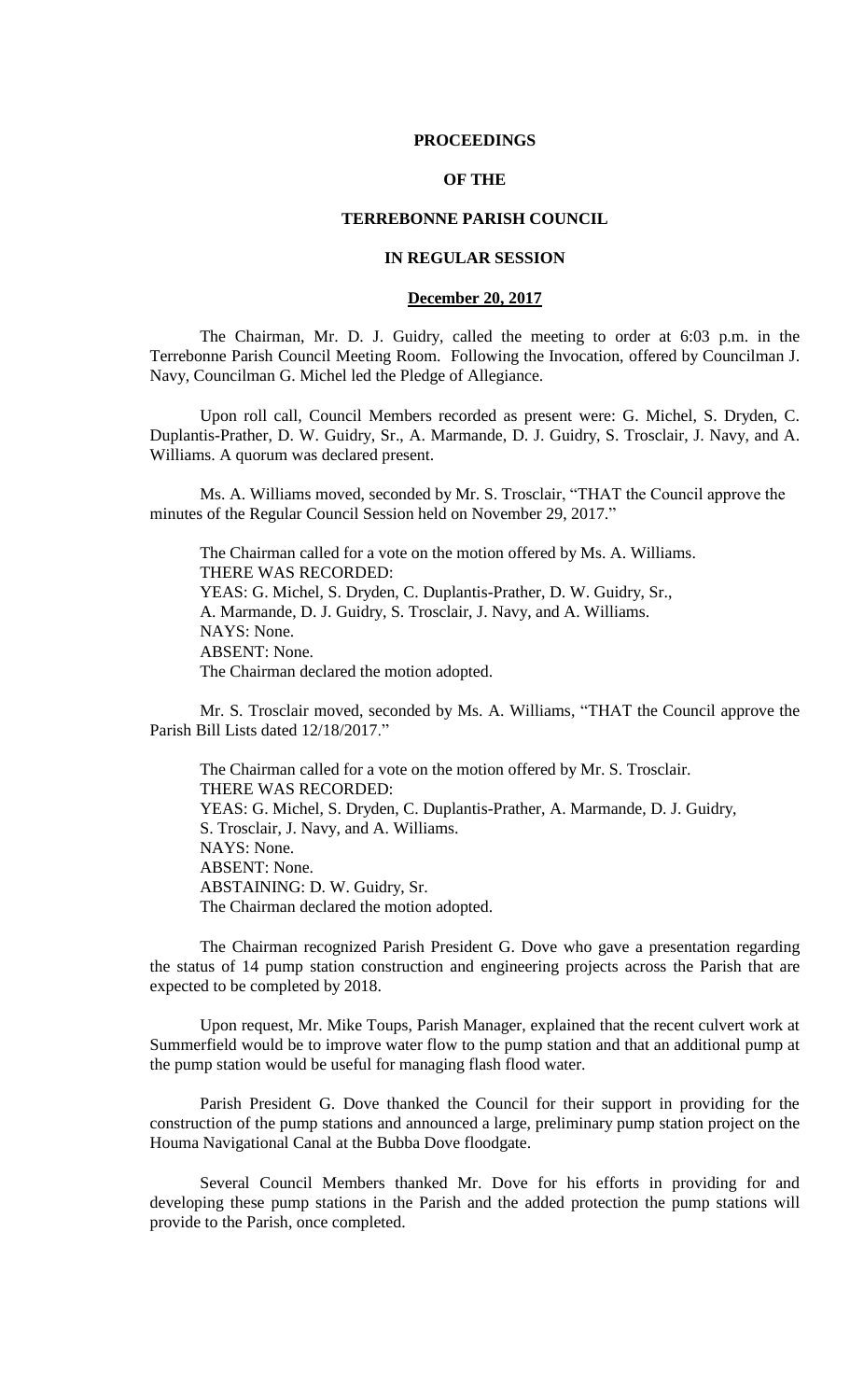The Chairman recognized Mr. Mart Black, Coastal Zoning Management and Restoration Director, who gave a presentation regarding current and upcoming coastal restoration projects across the Parish. He briefly reviewed projects currently under construction and in design and detailed some projects that awaited funding and their potential impacts on the local coasts.

Mr. Black encouraged the public to attend the CPRA Annual Plan Open House and Public Hearing on January 9, 2018 at 5:30 p.m. at the Houma-Terrebonne Civic Center to voice their opinions on the efforts being completed for restoring the local coastlines. He then announced that Christmas trees would be collected from January 3, 2018 to January 5, 2018 with regular garbage collection to be placed along the Gulf Intracoastal Waterway as a means to restore the local marshes.

A discussion ensued relative to the Bayou Terrebonne Freshwater Diversion Project (Phase 1) and an intention of diverting water to build marshes.

Mr. J. Navy moved, seconded by Mr. S. Trosclair, "THAT, it now being 6:30 p.m., the Council open public hearings."

The Chairman called for a vote on the motion offered by Mr. J. Navy. THERE WAS RECORDED: YEAS: G. Michel, S. Dryden, C. Duplantis-Prather, D. W. Guidry, Sr., A. Marmande, D. J. Guidry, S. Trosclair, J. Navy, and A. Williams. NAYS: None. ABSENT: None. The Chairman declared the motion adopted.

The Chairman recognized the public for comments on the following:

A. A proposed ordinance to amend Article II, Comprehensive Solid Waste Management, Program to allow for the collection of limited bulky waste from Small Commercial Units, to authorize small commercial units and residential units to apply for collection from private rightsof-way; to authorize residential units to pay for collection services for more than one container; to provide for related matters.

Upon request, Mr. Clay Naquin, Solid Waste Administrator, clarified how small businesses would be classified with regards to the changes proposed by the ordinance and the guidelines for new business customers wishing to utilize the Parish's waste collection services.

A discussion ensued relative to the ultimate impact on small businesses with the changes proposed by the ordinance and concerns for mitigating misuses of services with the ordinance in effect.

Several Council Members thanked Mr. Naquin and the Solid Waste department for their efforts to improve services in the Parish and shared their optimism for the proposed ordinance.

There were no comments from the public on the proposed ordinance.

Mr. S. Trosclair moved, seconded by Mr. G. Michel, "THAT the Council close the aforementioned public hearing."

The Chairman called for a vote on the motion offered by Mr. S. Trosclair. THERE WAS RECORDED: YEAS: G. Michel, S. Dryden, C. Duplantis-Prather, D. W. Guidry, Sr., A. Marmande, D. J. Guidry, and S. Trosclair. NAYS: None.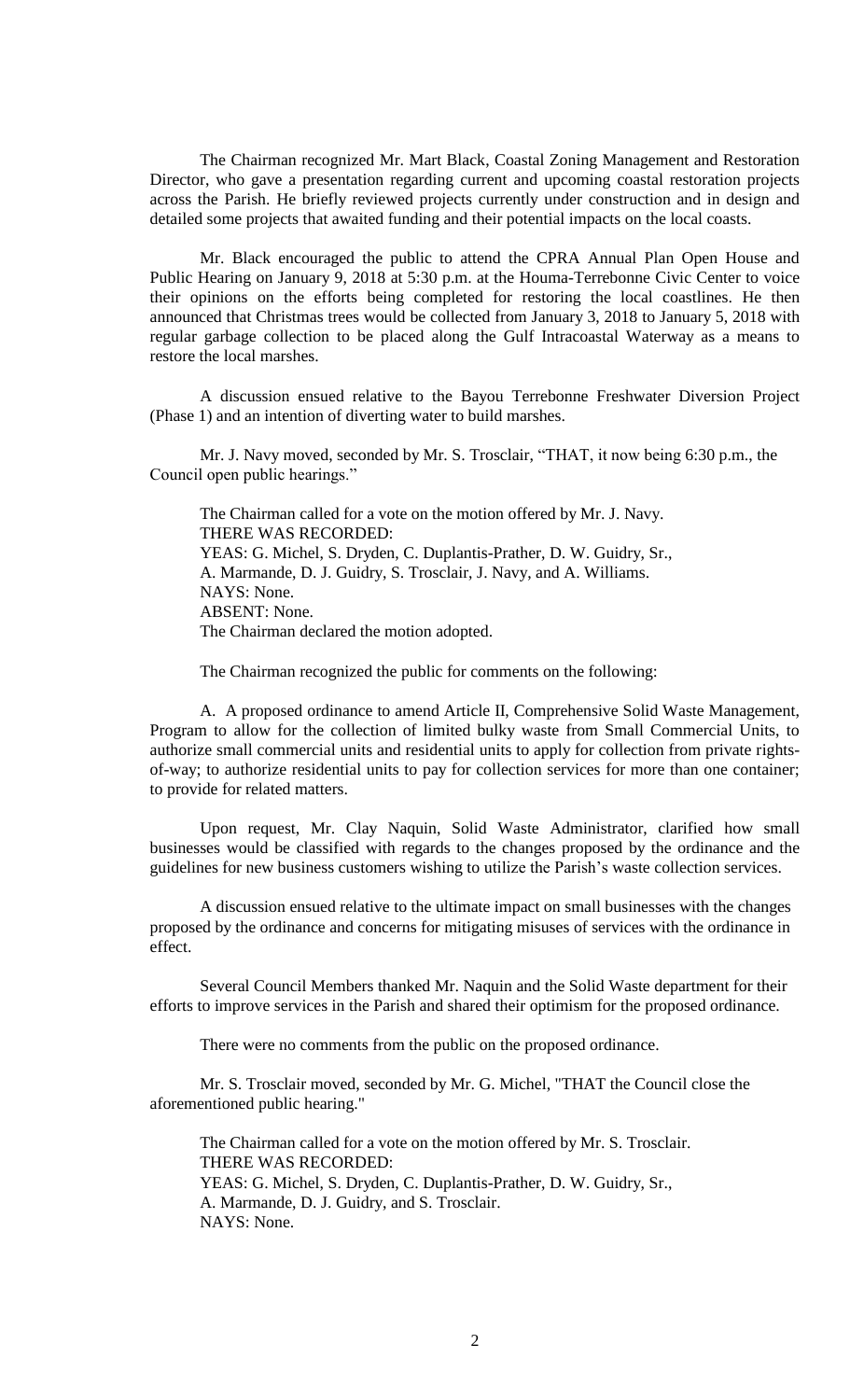ABSENT: J. Navy and A. Williams. The Chairman declared the motion adopted.

OFFERED BY: MR. S. TROSCLAIR SECONDED BY: MR. G. MICHEL

# **ORDINANCE NO. 8916**

AN ORDINANCE TO AMEND ARTICLE II, COMPREHENSIVE SOLID WASTE MANAGEMENT PROGRAM, OF CHAPTER 11 OF THE TERREBONNE PARISH CODE OF ORDINANCES TO ALLOW FOR THE COLLECTION OF LIMITED BULKY WASTE FROM SMALL COMMERCIAL UNITS, TO AUTHORIZE SMALL COMMERCIAL UNITS AND RESIDENTIAL UNITS TO APPLY FOR COLLECTION FROM PRIVATE RIGHTS-OF-WAYS, TO AUTHORIZE RESIDENTIAL UNITS TO PAY FOR COLLECTION SERVICES FOR MORE THAN ONE CONTAINER, AND TO PROVIDE FOR RELATED MATTERS.

**WHEREAS**, Sec. 1-06 of the Home Rule Charter for the Parish of Terrebonne provides that parish government shall have the right, power and authority to pass all ordinances requisite or necessary to promote, protect and preserve the general welfare, safety, health, peace and good order of the parish, including, but not by way of limitation, the right, power and authority to pass ordinances on all subject matter necessary, requisite or proper for the management of parish affairs, and all other subject matter without exception, subject only to the limitation that the same shall not be inconsistent with the constitution or expressly denied by general law applicable to the parish; and

**WHEREAS**, Section 11-26 of the Terrebonne Parish Code regulates the criteria for the collection of refuse, garbage, and bulky waste from residential units and small commercial units within the parish of Terrebonne; and

**WHEREAS**, Section 11-26(c)(2) currently does not allow for the collection of bulky waste for small commercial units within the parish, and the Terrebonne Parish Consolidated Government wishes to revise this section to authorize the collection of limited bulky waste from small commercial units; and

**WHEREAS**, Section 11-26(b) and (c) does not currently allow for the collection of garbage and trash from residential units unless that trash is placed along public road rights-ofway, and the Terrebonne Parish Consolidated Government wishes to revise this section to authorize an application process for the collection of waste from residential units who cannot access public road rights-of-way; and

**WHEREAS,** Section 11-25(b)(5) currently authorizes the use of only one container for collection services for residential units, with the option to use another, non-parish container for extra garbage, and the Terrebonne Parish Consolidated Government wishes to revise this section to provide residential units with an option to pay for services for collection of additional containers; and

**WHEREAS**, Terrebonne Parish Consolidated Government further wishes to revise the definitions and other sections of Article II of Chapter 11 of the Code to provide for consistency throughout; and

**NOW, THEREFORE BE IT ORDAINED** by the Terrebonne Parish Council, on behalf of the Terrebonne Parish Consolidated Government, that Article II of Chapter 11 of the Terrebonne Parish Code of Ordinances be amended as follows: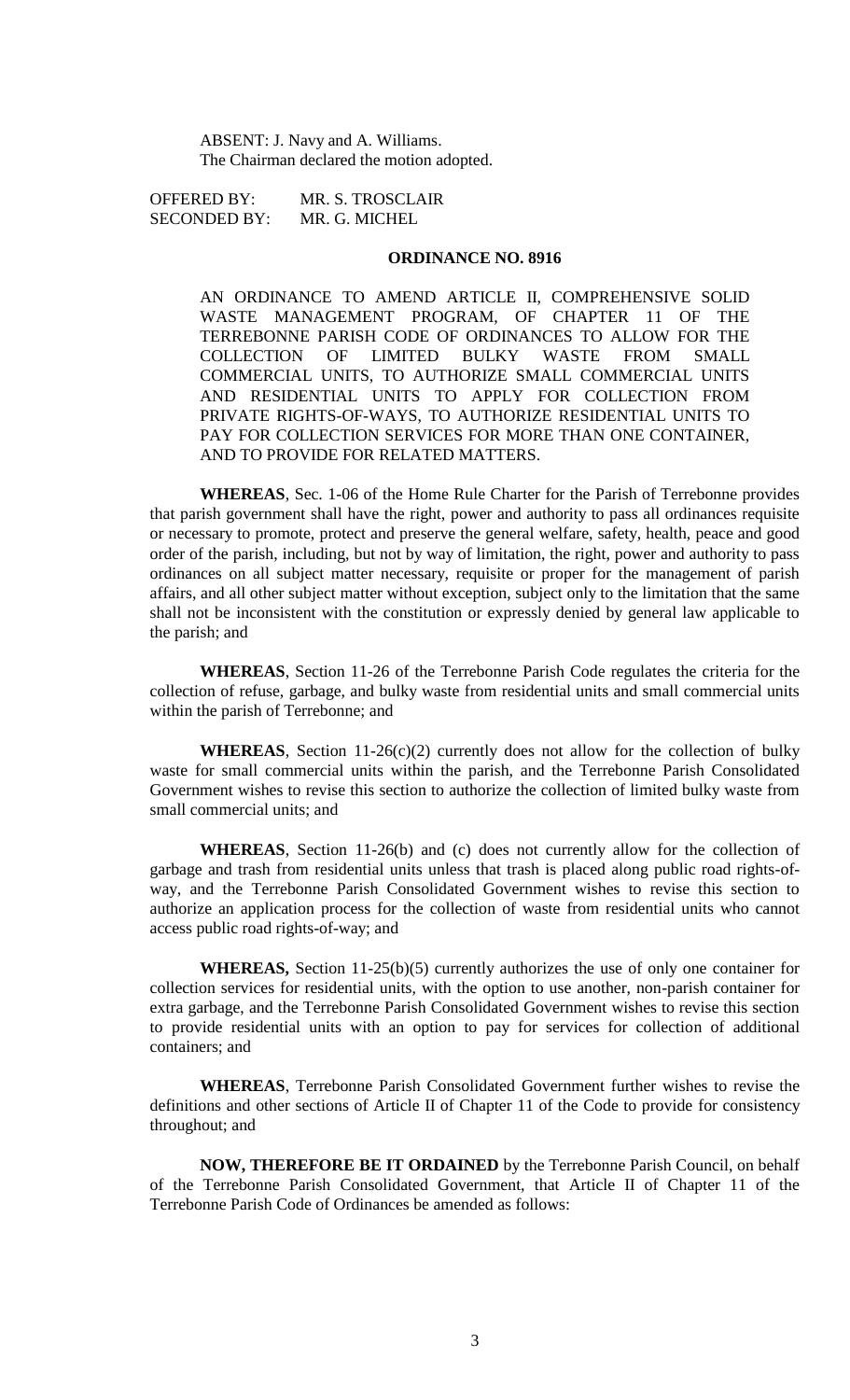# **SECTION I**

Article II of Chapter 11, from Section 11-21 through Section 11-26, of the Terrebonne Parish Code of Ordinances shall be and is hereby amended as follows:

# **ARTICLE II. - COMPREHENSIVE SOLID WASTE MANAGEMENT PROGRAM**

### **Sec. 11-21. - Definitions.**

The following words, terms and phrases, when used in this Article, shall have the following meanings unless such sections clearly indicate otherwise:

*Bulky wastes* means large items of refuse such as appliances (plug-in types such as washers, dryers, refrigerators, freezers, and window air conditioning units), furniture, children's toys, and trees.

*Contamination* means the degradation of natural water, air or soil quality as a result of man's activities, to the extent that its usefulness is impaired.

*Contractors' refuse* means waste material or debris resulting from fires or construction, repairs, or alterations to, or demolition of, buildings or other structures and pavements. Sanitary fixtures, furnaces, hot water heaters, central air conditioners and other allied objects which are permanently attached to structures are considered to be contractors' refuse.

*Dead animals* means animals that have died from any cause, except those slaughtered or killed for human use.

*Department* means the Louisiana Department of Environmental Quality.

*Disposal* means the discharge, deposit, injection, dumping, spilling, leaking, or placing of any solid waste or hazardous waste into or on any land or water so that such solid waste or hazardous waste or any constituent thereof may enter the environment or be emitted into the air or discharged into any waters, including groundwaters.

*Disposal site* (see "facility") means any place at which solid waste is disposed of by incineration, landfilling, composting or any other method, and which has been approved by the department and the parish.

*Dump* means a land site where solid waste is disposed of in a manner that does not protect the environment and is not in compliance with applicable federal and state rules and regulations.

*Facility* means any land and appurtenances thereto used for the disposal of solid waste.

*Food waste* means the organic residues generated by the handling, storage, sale, preparation, cooking and serving of foods, commonly called garbage.

*Garbage* (see "food waste").

*Generation* means the act or process of producing solid waste.

*Hazardous waste* means a solid waste, or combination of solid wastes, which because of its quantity, concentration, or physical, chemical or infectious characteristics, may:

(1) Cause or significantly contribute to an increase in mortality or an increase in serious irreversible or incapacitating reversible illness; or

(2) Pose a substantial present or potential hazard to human health or the environment when improperly treated, stored, transported, or disposed of, or otherwise managed.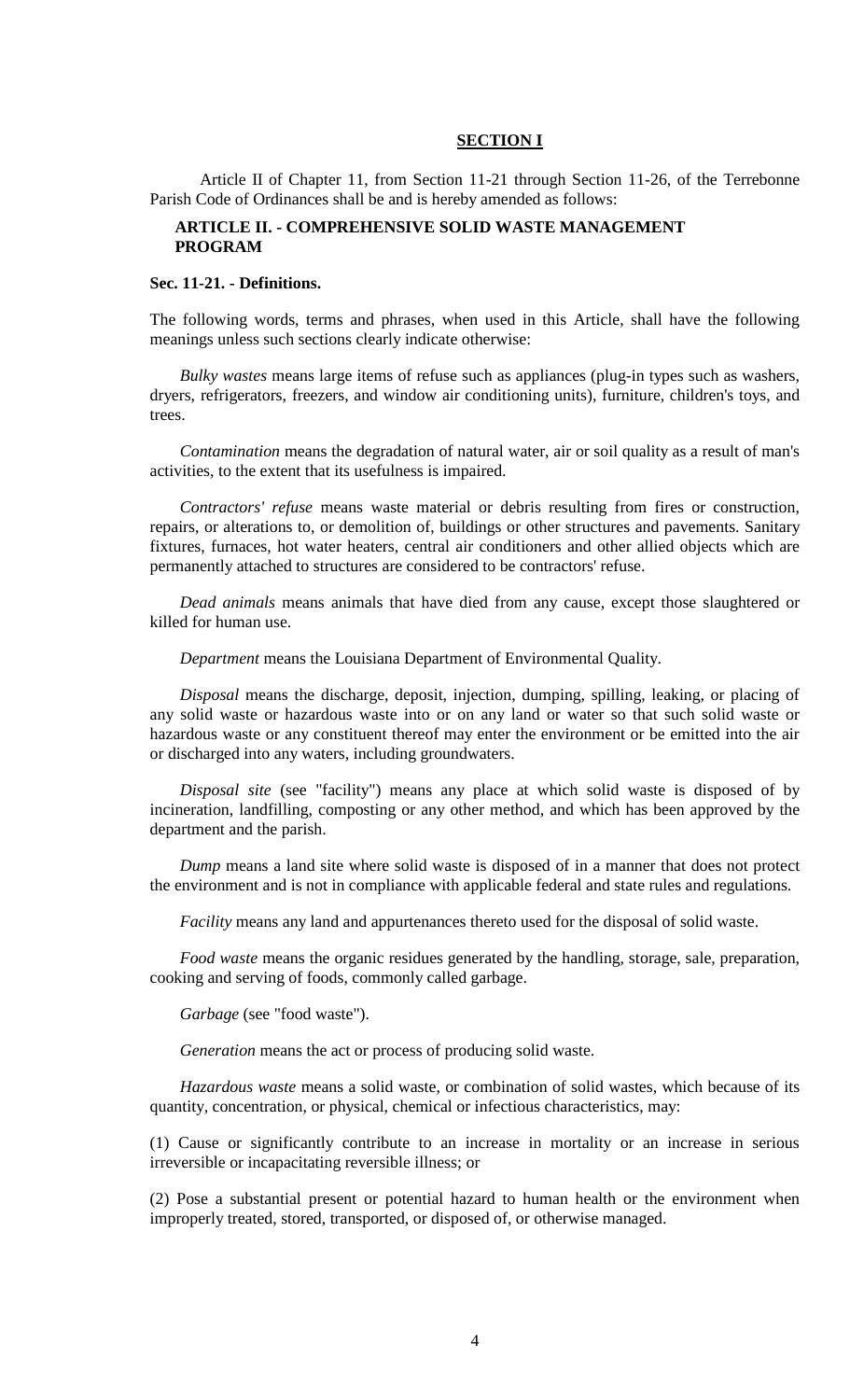Hazardous waste includes, but is not limited to, such items as petroleum wastes, paints, plastics, explosives, acids, caustics, chemicals, poisons, drugs, radioactive materials, asbestos fibers, pathogenic wastes from hospitals, offal waste and the like which, by virtue of their particular composition and inherent dangers, require handling and disposal methods different from those used in other waste material. (Residential solid waste normally contains some hazardous material, but because such materials are usually present in very small quantities, their safe disposal either in a sanitary landfill or incinerator presents no special problem. Therefore, residential waste is not considered to be "hazardous waste" as used in this article.)

*Hazardous waste generation* means the act or process of producing hazardous waste.

*Household refuse* means garbage, rubbish, trash, etc., resulting from the normal activities of households.

*Industrial solid waste* means all solid waste which results from industrial processes and manufacturing operations such as factories, processing plants, shipbuilding and repair yards, and refineries.

*Infectious waste* means:

(1) Equipment, instruments, utensils, and fomites of a disposable nature from the rooms of patients who are suspected to have or have been diagnosed as having a communicable disease and must, therefore, be isolated as required by public health agencies.

(2) Laboratory wastes, such as pathological specimens (e.g., all tissue, specimens of blood elements, excreta, and secretions obtained from patients or laboratory animals) and disposable fomites (any substance that may harbor or transmit pathogenic organisms) attendant thereto.

(3) Surgical operating room pathologic specimens and disposable fomites attendant thereto, and similar disposable materials from outpatient areas and emergency rooms.

*Institutional solid waste* means all solid waste emanating from institutions such as hospitals, nursing homes, orphanages, schools and universities.

*Land clearing debris* means any waste generated by removal of debris, logs, trees, brush or demolition material from any site in preparation for land improvement or construction projects.

*Litter* means a discarded material only.

*Littering* means the casting, depositing, dropping, scattering, sweeping or leaving, or causing of any such acts, of any waste matter of any kind, on any private or public water or land premises, in other than appropriate storage containers or areas designated for such purposes.

*Manure* means primarily the excreta of animals but may contain some spilled feed or bedding.

*Nonputrescible* describes solid waste that is not liable to spoil, decompose or putrefy and become offensive.

*Offal waste* means waste animal matter from butchers, slaughter and packinghouses, and dead animals.

*Open dumping* means the depositing of solid waste into a body or stream of water or into the surface of the ground at a location which is not designed or operated to guard against environmental pollution, has inadequate or no management, and may have associated with it such problems as vector breeding, fires, air pollution, water pollution, odors, unsightliness, wasted land, nuisances, disease and accident potential, and which is not approved by the department and parish.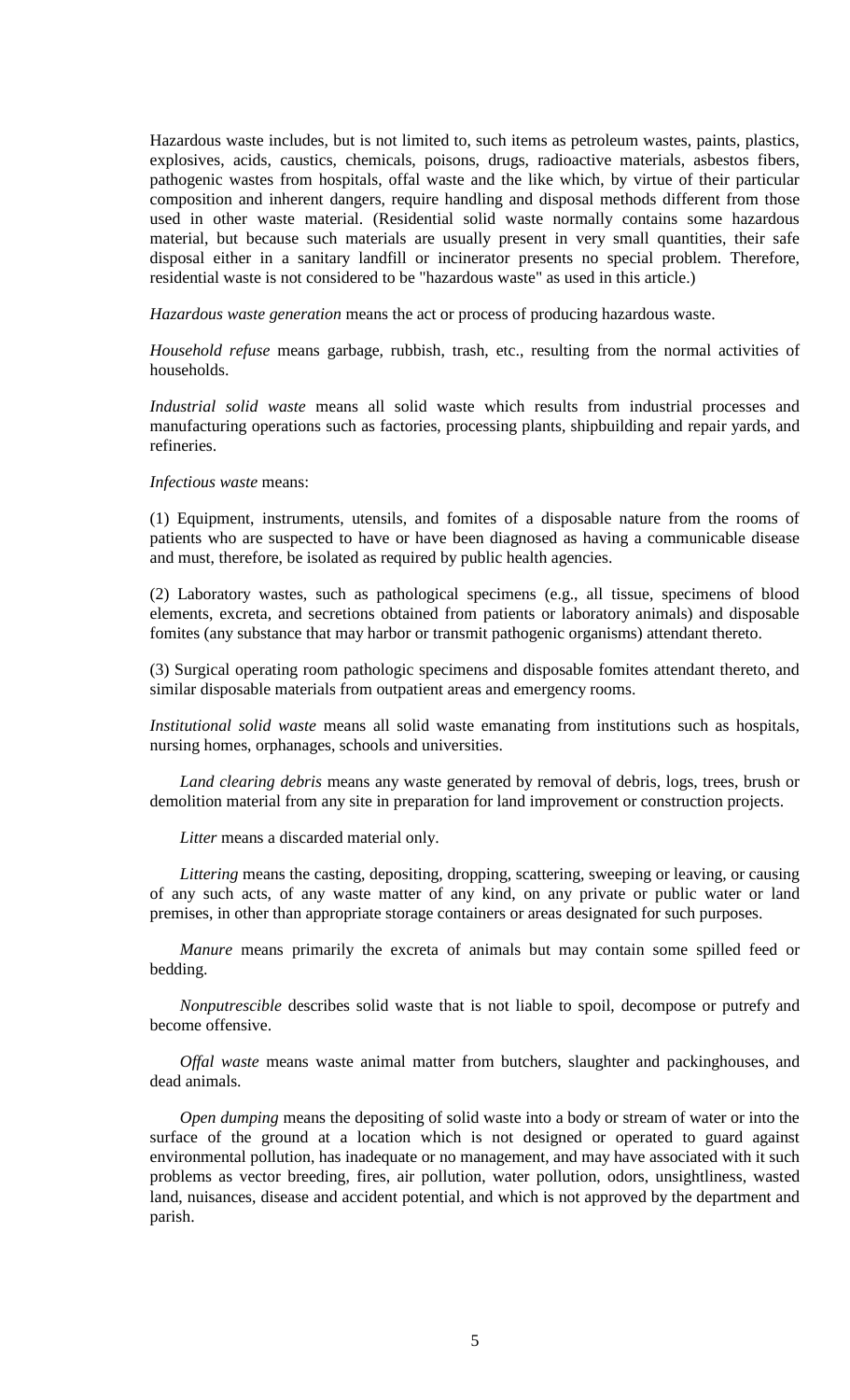*Outdoor burning (open burning)* means any fire or smoke producing process not conducted in a boiler plant, furnace, high temperature processing unit, incinerator or flame, or in any such equipment designed for the combustion of fuel or waste material which is not approved by the department of health and the parish government.

*Owner/operator* means the owner of a solid waste treatment, storage, or disposal facility, as well as any person with whom rests ultimate decision-making authority over the facility.

*Pollution* means the condition caused by the presence in the environment of substances of such character and in such quantities that the quality of the environment is impaired or rendered offensive to life.

*Private point of collection* means an area immediately adjacent to the property owned or occupied by the unit placing the material for collection, at curbside on a privately owned street, which meets or exceeds the minimum standards for streets applicable to the type of subdivision in which the unit is situated, as established by Appendix A of the Terrebonne Parish Code of Ordinances, Section 24.7.1.1.1, Section 24.7.1.2.1, Section 24.7.1.4.2, Section 24.7.2.1 or Section 24.7.3.1., and which has been pre-approved by the Solid Waste Administrator in an application process authorized by Section 11-27(d) of this Article.

*Public point of collection* means an area immediately adjacent to the property owned or occupied by the unit placing the material for collection, at curbside on an accessible public road in a location and manner readily accessible to the collectors and which presents no hazards to the public, the collectors, or the collectors' equipment.

*Prima facie evidence* means evidence adequate to establish a fact or raise a presumption of fact unless refuted.

*Putrefaction* means the decomposition of organic matter by microorganisms and oxidation, resulting in odors.

*Putrescible wastes* means solid wastes which contain organic matter capable of being decomposed by microorganisms and of such a character and proportion as to be capable of attracting or providing food for birds, and potential disease vectors (such as rodents and flies).

*Refuse* (see "solid waste").

*Residential unit* means a dwelling unit such as a home, trailer, or multifamily dwelling of four (4) or fewer units, not including hotels or motels. Each unit of a multifamily dwelling shall be considered a separate dwelling unit for purposes of billing.

*Rubbish* means a general term for solid waste, excluding food waste and ashes, taken from residences, commercial establishments, and institutions.

*Salvage* means the utilization of waste materials.

*Salvaging* means the controlled removal of waste materials for utilization.

*Sanitary landfill* means a method of disposing of solid waste on land, without creating nuisances or hazards to public health, by utilizing the principles of engineering to confine the solid wastes to the smallest practical volume and to cover such wastes, as approved by the parish or other agencies having competent jurisdiction.

*Sanitation* means the control of all the factors in man's physical environment that exercise a deleterious effect on his physical development, health, and survival.

*Scavenger* means a person who participates in the uncontrolled removal of material at any point in the solid waste stream.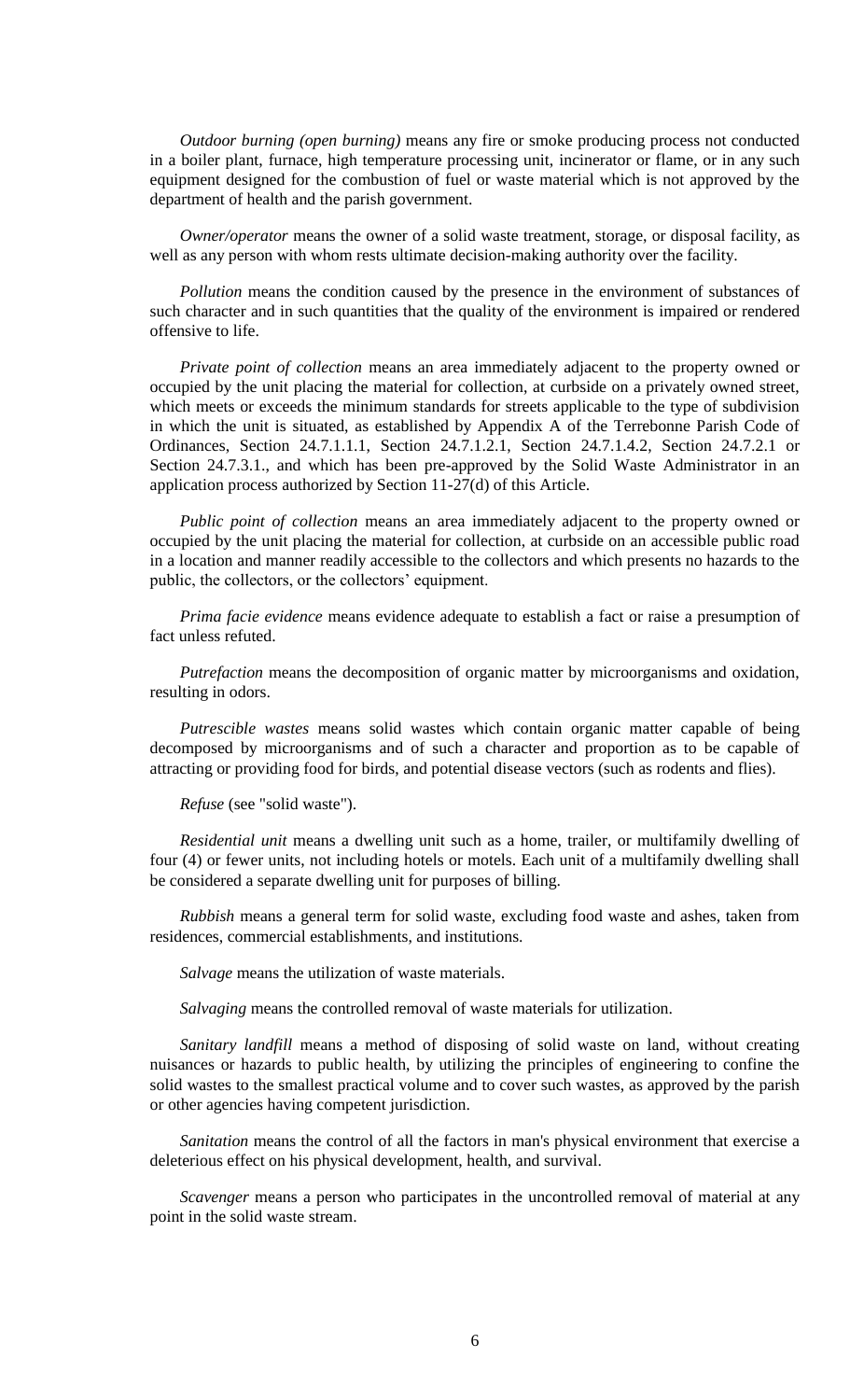*Scavenging* means the uncontrolled and unauthorized removal of materials at any point in the solid waste management system.

*Service site* means a residential unit, commercial establishment, or other pickup point that receives periodic solid waste collection service.

*Small commercial unit* means a commercial establishment, serviced twice per week, producing not more than one-half cubic yard of garbage and trash per subscribed container per collection and not more than 15 cubic yards of vegetative debris for each call-for-service collection.

*Solid waste* means individually or collectively, any garbage, trash, refuse, contractor's refuse, or bulky waste with insufficient liquid contents to be free flowing, which results from domestic, commercial, agricultural, governmental and community operations. Solid waste does not include sewage, industrial waste, infectious waste, and hazardous waste.

*Solid Waste Administrator* means the Administrator of the Solid Waste Division of the Department of Utilities of the Terrebonne Parish Consolidated Government.

*Solid waste management* means the systematic administration of activities which provide for the collection, source separation, storage, transportation, transfer, processing, treatment, and disposal of solid waste.

*Solid waste storage* means the handling and holding of solid waste near the point of generation pending collection.

*Solid waste transportation* means the conveying of solid waste from one (1) place to another by means of a vehicle, rail car, water vessel, conveyor or other means.

*Trash* means nonputrescible solid waste consisting of both combustible and noncombustible waste. Combustible trash includes paper, rags, cartons, rubber, plastic, yard trimmings, leaves and similar materials. Noncombustible trash includes glass, crockery, cans, dust and like material which will not burn at ordinary incinerator temperatures (one thousand six hundred  $(1,600)$ ) degrees Fahrenheit to two thousand (2,000) degrees Fahrenheit).

*Vector (of disease)* means an animal or insect which transmits infectious diseases from one (1) person to another by biting the skin or mucous membrane or by depositing infective material on the skin or food or on another object.

*Vegetative debris* means yard trimmings, stumps, weeds, leaves, branches, and similar material, all of a manageable size and weight.

*Waste matter* means discarded, used or leftover substances including but not limited to a lighted or nonlighted cigarette, cigar, match, or any flaming or glowing material, or any garbage, trash, refuse, paper containers, packaging or offensive matter of any kind, or any object determined to endanger the public health, safety or welfare.

*Waste processing* means an operation such as shredding, compacting, composting, and incinerating, in which the physical or chemical properties of wastes are changed.

*Waste sources* means agricultural, residential, commercial, or industrial activities that generate wastes.

# **Sec. 11-22. - Mandatory provisions for participation in the system.**

(a) *Mandatory collection.*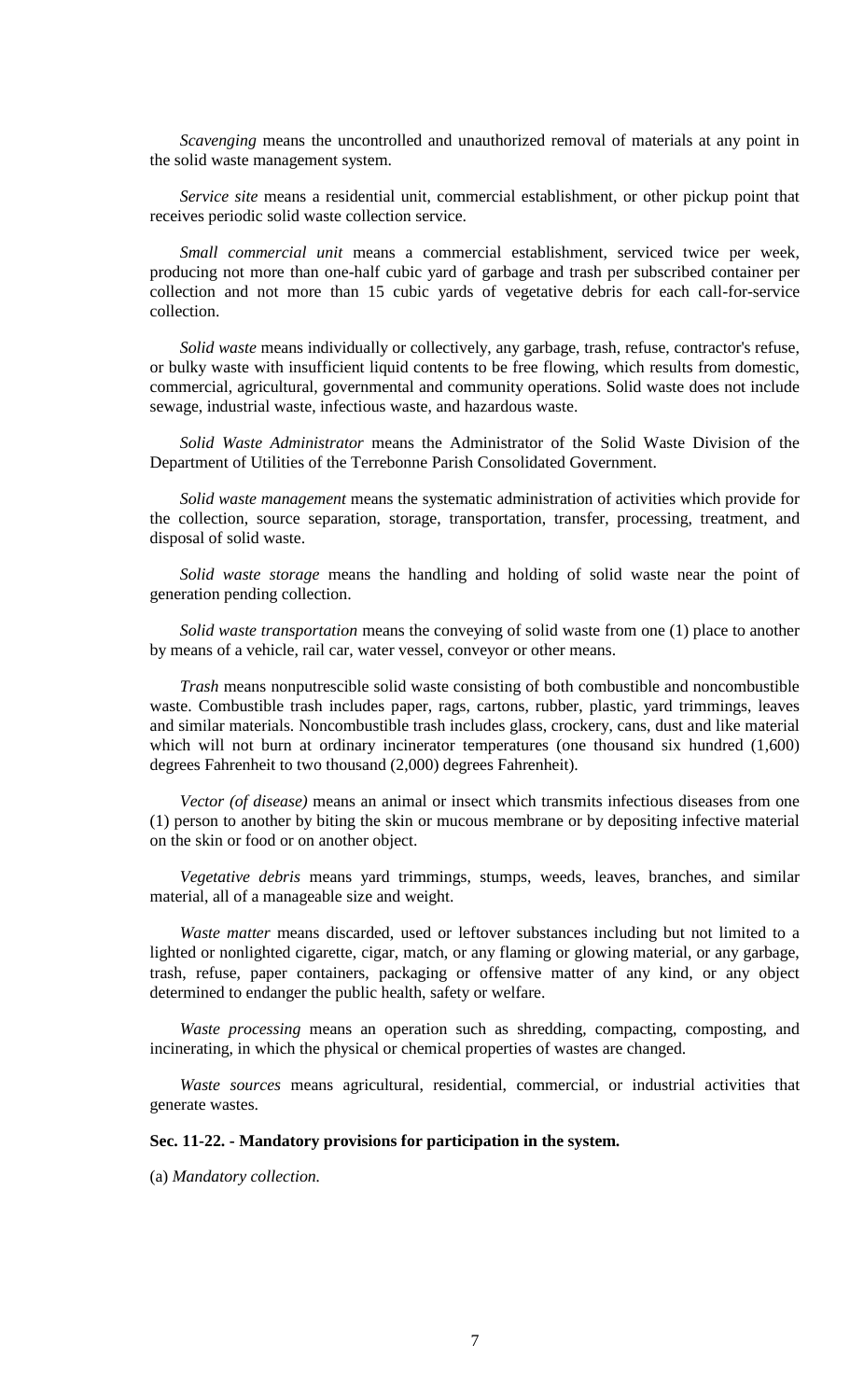(1) It shall be unlawful for the owner or occupant of a residential unit or units to have solid waste removed and disposed of by any means other than those provided in this article. The parish government shall provide uniform fees and charges for collection and disposal services.

(2) It shall be unlawful for the owners or occupants of commercial establishments to dispose of solid waste by any means other than those provided by this article.

(b) *Disposal*. Solid waste, garbage, offal, dead animals, manure, or any combination thereof shall be disposed of by incineration, burial, sanitary landfill or other method approved by the parish government and other agencies having competent jurisdiction. No solid waste shall be placed in any natural or artificial body of water or on the watersheds of any surface public water supply; nor within one-half mile of any habitation or place of business where such disposal may create a nuisance or menace to health through the breeding of flies and/or harboring of rodents; nor shall any solid waste be dumped on any highway, road, alley or other place not authorized by this article. The owner or occupant of any residence or business establishment shall be responsible for disposal of dead animals and other solid waste not authorized for collection by this article.

### (c) *Evidence of accumulation*.

(1) The fact that any residential dwelling or any place of business is occupied shall be prima facie evidence that solid waste is being produced and accumulated upon such premises.

(2) Accumulation of solid waste at any residential unit or commercial unit for more than seven (7) days shall be prima facie evidence of a violation of this article. The parish government, upon finding an occupied residence or business which is not receiving solid waste collection service and, therefore, violating applicable provisions of this article, shall notify the person or persons committing the violation to remove or cause to be removed the accumulated waste within fortyeight (48) hours. Notice shall be issued either by certified United States mail, hand delivered, or by posting of the notice in a conspicuous place at the residential unit or commercial establishment.

(3) If a violation of this article is not remedied within the time prescribed in the notice, the parish government or other enforcement agents may undertake correctional procedures, including the removal of the accumulated waste, if necessary. The cost or expense of such removal or correctional procedure shall be paid by the person or persons committing, creating, keeping or maintaining such violation.

(d) *Penalty*. A violation of this article shall constitute the commission of a misdemeanor. Any person convicted for violating this article shall be fined not more than one hundred dollars (\$100.00) and not less than fifty dollars (\$50.00), or be imprisoned for not more than thirty (30) days, or both, at the discretion of the court. Expenses incurred by any duly constituted agent and/or law enforcement officer, including the cost of determining the legal owner or owners of the property on which the violation has occurred, shall be assessed to the convicted violator as costs. Each day a violation is committed or permitted to continue shall constitute a separate offense.

### **Sec. 11-23. - Purpose; scope.**

(a) It is the purpose of this article and it is hereby declared to be the policy of the Terrebonne Parish Consolidated Government to implement a comprehensive solid waste management program to regulate the storage, collection, transportation, processing and disposal of solid waste in a manner that will:

- (1) Protect the public health, safety and welfare;
- (2) Prevent land, water or air pollution;
- (3) Prevent the spread of disease and the creation of nuisances;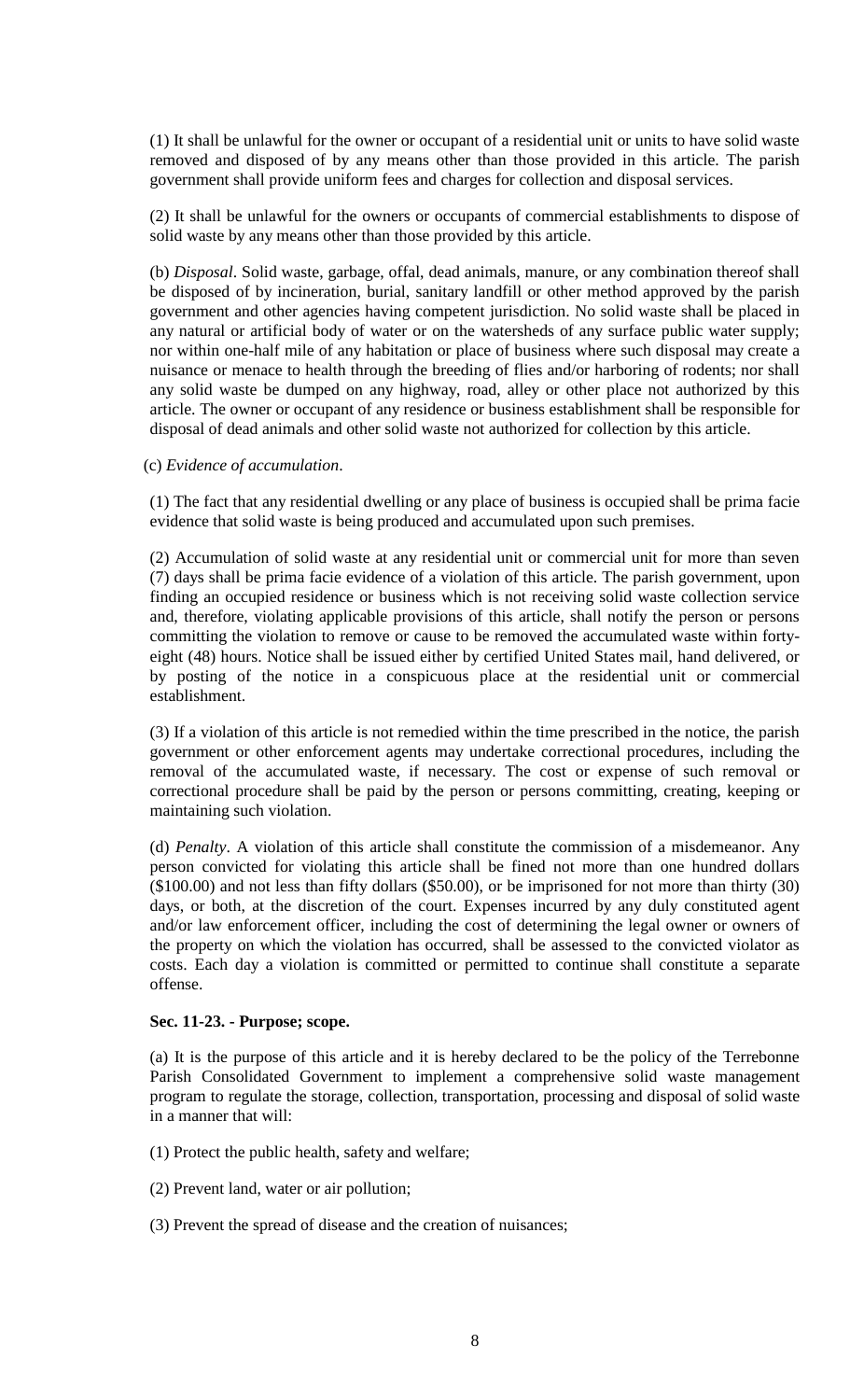- (4) Conserve natural resources; and
- (5) Enhance the beauty and quality of the environment.

(b) This article applies to all solid waste storage, collection, transportation, processing and disposal within the parish, including the City of Houma.

# **Sec. 11-24. - Responsibility.**

(a) The owner and/or occupant of any premises shall be responsible for the clean and sanitary appearance and condition of the premises.

(b) No person shall place, deposit, or allow to be placed or deposited on his premises or on any other premises, including any public street, road, or alley, any solid waste, except in a manner described in this article.

(c) The owner and/or occupant of any premises, and other persons having responsibility under this article, shall provide for the proper storage, collection, transportation and final disposal of all solid waste on the premises, by a method or methods described in this Article.

## **Sec. 11-25. - Solid waste storage, approved containers.**

(a) *General*. Each person or persons having authority to control the storage and disposal of solid waste generated by a residential unit or small commercial unit shall:

(1) provide proper storage to accommodate all solid waste accumulated on the premises;

(2) cause all solid waste authorized for collection under Section 11-26 to be placed in approved containers as defined by subsections (b) or (c) of this Section or, in the case of certain bulky waste authorized for collection under Section 11-26, properly bundled and disposed of under the applicable parts of Section 11-26.

(3) maintain approved containers in a clean, healthy manner, free of obnoxious odors, maggots, insects and rodents, and free from any other condition which may render it unhealthy to the environment or the neighborhood;

(4) store solid waste in such a manner to prevent the attraction, harborage or breeding of insects or rodents and to eliminate conditions which are harmful to public health or which create safety hazards, odors, unsightliness and public nuisances; and

(5) ensure garbage and trash are drained of all free liquid prior to being placed for storage or collection;

(b) *Approved containers for small commercial units.*

(1) Small commercial units shall use containers furnished by the Parish. Each small commercial unit shall be limited to the number of approved containers for the subscribed level of service, not to exceed four  $(4)$  containers.

a The parish government shall retain ownership of all containers so furnished, and these containers shall not be removed from the premises of the assigned unit.

b Any container provided by the parish government which is lost shall be replaced by the parish government, and shall be paid for by the owner or occupant of the unit to whom the container is assigned. In the event a container provided by the parish government is stolen, and the owner or occupant of the unit to whom the container is assigned presents the parish government with a police report evidencing the theft, the parish government will issue a replacement container, free of charge. Collection services shall be suspended until such time as the lost or stolen container is replaced and/or paid for.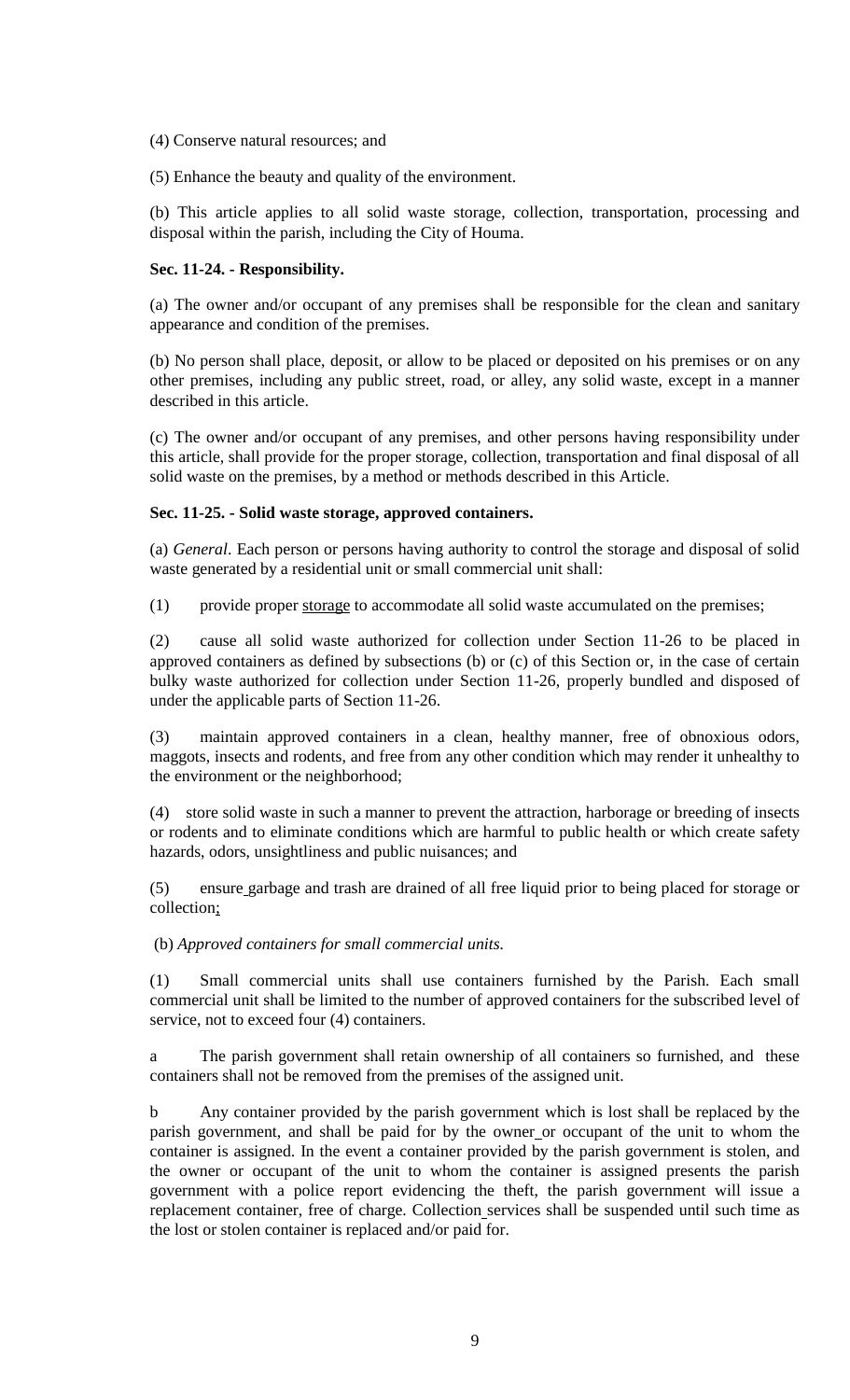(c) *Approved containers for residential units*. The following containers are approved for use by residential units:

(1) *Parish-owned containers*. Each residential unit shall be furnished one (1) container by the parish government as part of the mandatory collection services provided under this Article.

a. Each residential unit may obtain a second container from the parish government for a user fee as set forth in Section 11-34 of this Article.

b. The parish government shall retain ownership of all containers so furnished, and these containers shall not be removed from the premises of the assigned unit.

c. Any container provided by the parish government which is lost shall be replaced by the parish government, and shall be paid for by the owner or occupant of the unit to whom the container is assigned. In the event a container provided by the parish government is stolen, and the owner or occupant of the unit to whom the container is assigned presents the parish government with a police report evidencing the theft, the parish government will issue a replacement container, free of charge. Collection services shall be suspended until such time as the lost or stolen container is replaced and/or paid for.

(2) *Resident-owned containers.* Each residential unit may occasionally use its own container for the disposal of excessive solid waste authorized for collection under Section 11-26, provided the resident-owned container complies with the following physical characteristics:

a. Construction shall be of durable metal or plastic, be tapered, rust-resistant, nonabsorbent, watertight and leakproof, easily cleanable, with close-fitting lids which are insect- and rodentproof, and shall have adequate handles or bails to facilitate handling.

b. Covers for containers shall be secured or fastened to the containers.

c. Containers shall be not less than ten (10) gallons or more than thirty-two (32) gallons in capacity, and the combined weight of a container and its contents shall not exceed seventy-five (75) pounds.

(3) *Disposable containers.* Each residential unit may occasionally use its own single-use disposable container, such as paper or plastic (polyethylene) bags, for the disposal of -solid waste authorized for collection under Section 11-26, provided the disposable container complies with following physical characteristics:

a. Only heavy duty bags, specifically designed for storage and collection, shall be used.

b. Plastic bags shall conform to the recommended standards of the National Sanitation Foundation, Standard Number 21, "Thermoplastic refuse containers."

c. Containers shall be protected against precipitation, vandalism, animal damage and overloading, to prevent littering or vector attraction.

d. Containers shall have a holding strength capable of withstanding normal stress while being handled and collected.

e. Container openings shall be securely closed prior to setting out for collection.

f. Container capacity shall not exceed fifty (50) pounds.

g. Nonputrescible material which cannot be properly contained in bags shall be stored in one of the other types of approved containers, above.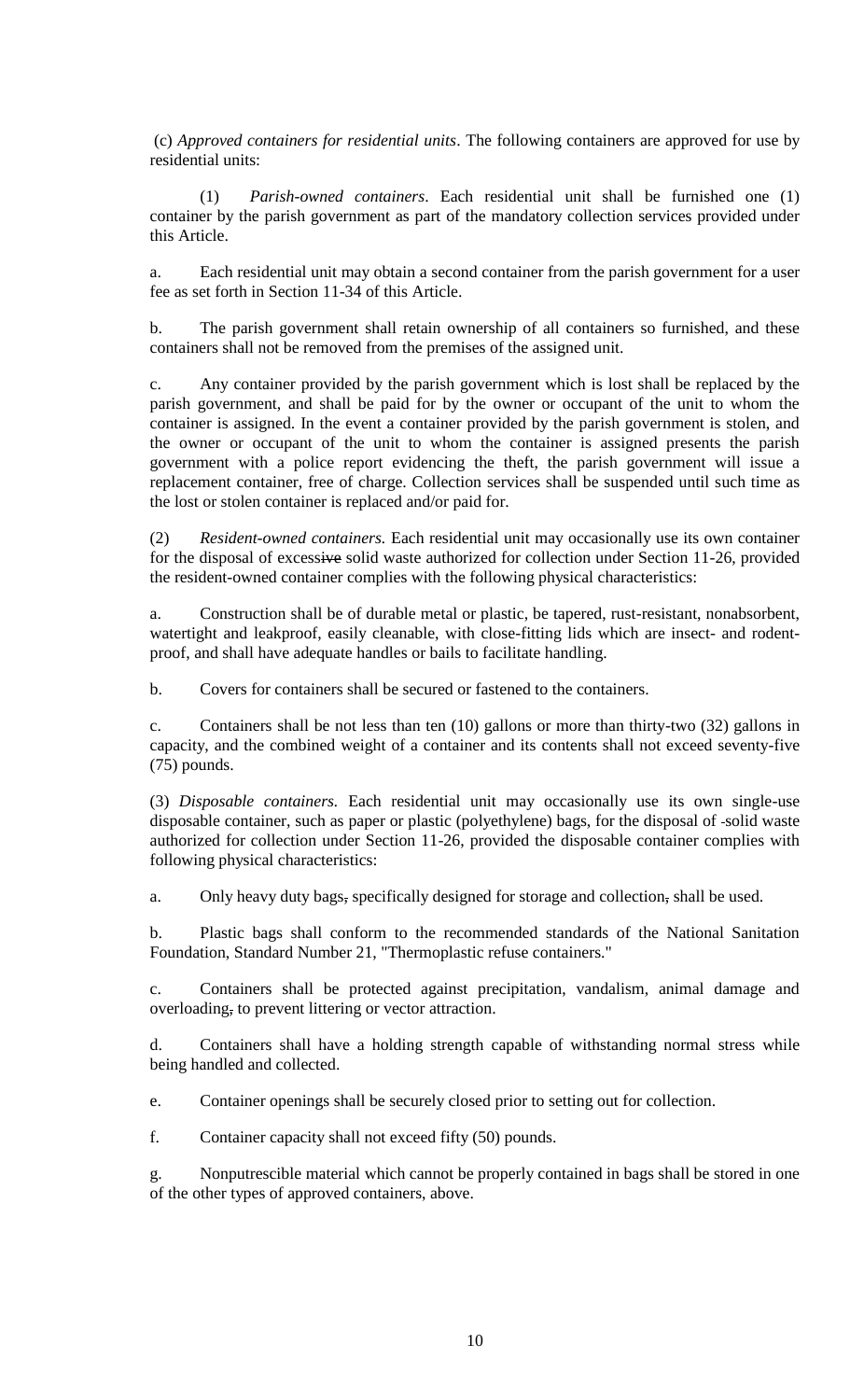(d) No residential unit or small commercial unit shall deposit more than one-half cubic yard of authorized solid waste per approved container per collection.

(e) Containers that are broken or otherwise fail to meet the requirements of this Article shall be immediately replaced with approved containers.

(f) *Hazardous wastes.* Hazardous wastes shall be handled, stored, transported and disposed of in a manner approved by the parish government, the hazardous waste management division of the state department of environmental quality, and other agencies having competent jurisdiction.

# **Sec. 11-26. – Solid waste authorized for collection.**

(a) *Solid waste authorized for residential collection; method.*

(1) The parish government shall collect garbage and other putrescible material from residential units, and only from approved containers.

(2) The parish government shall collect trash from residential units, and only from approved containers or in compliance with the following:

a Magazines, newspapers, cardboard containers and light tree debris shall be tied securely in bundles not exceeding four (4) feet (one hundred twenty (120) centimeters) in length, two (2) feet (sixty (60) centimeters) in diameter and fifty (50) pounds (twenty-two and sixty-eight/one hundredths (22.68) kilograms) in weight.

b Yard, gardening wastes and similar material must be easy to handle by collection system personnel, secured to minimize littering and shall not exceed seventy-five (75) pounds.

(3) The parish government shall collect bulky waste from residential units, provided the bulky waste is nonputrescible, contains limited combustible waste, and does not contain contractor's refuse. Persons disposing of objects with doors shall have the doors removed to provide minimum safety standards.

(4) The parish government shall collect vegetative debris from residential units in an amount not to exceed thirty  $(30yd^3)$  cubic yards per calendar month.

(5) All solid waste authorized for residential collection under this subsection shall originate and be generated from the residential unit for which collection services are provided.

(b) *Solid waste authorized for small commercial collection; method.*

(1) The parish government shall collect garbage and trash from small commercial units, and only from approved containers.

(2) The parish government shall collect vegetative debris, in an amount not to exceed fifteen  $(15yd<sup>3</sup>)$  cubic yards per collection, from small commercial units paying user fees in accordance with Section 11-34 of this Article. Vegetative debris, if not placed in an approved container for collection, shall be bundled and placed for collection in such a manner to facilitate handling by collection system personnel and secured to minimize littering. The person or persons responsible for disposing of a small commercial unit's solid waste shall, upon placing the vegetative debris for collection, request a service call from the parish government for collection.

(3) All solid waste authorized for small commercial collection under this subsection shall originate and be generated from the small commercial unit for which collection services are provided.

(c) *Responsibility for disposing of unauthorized quantities or types of waste.* Any residential unit or small commercial unit generating or accumulating solid wastes in quantities greater or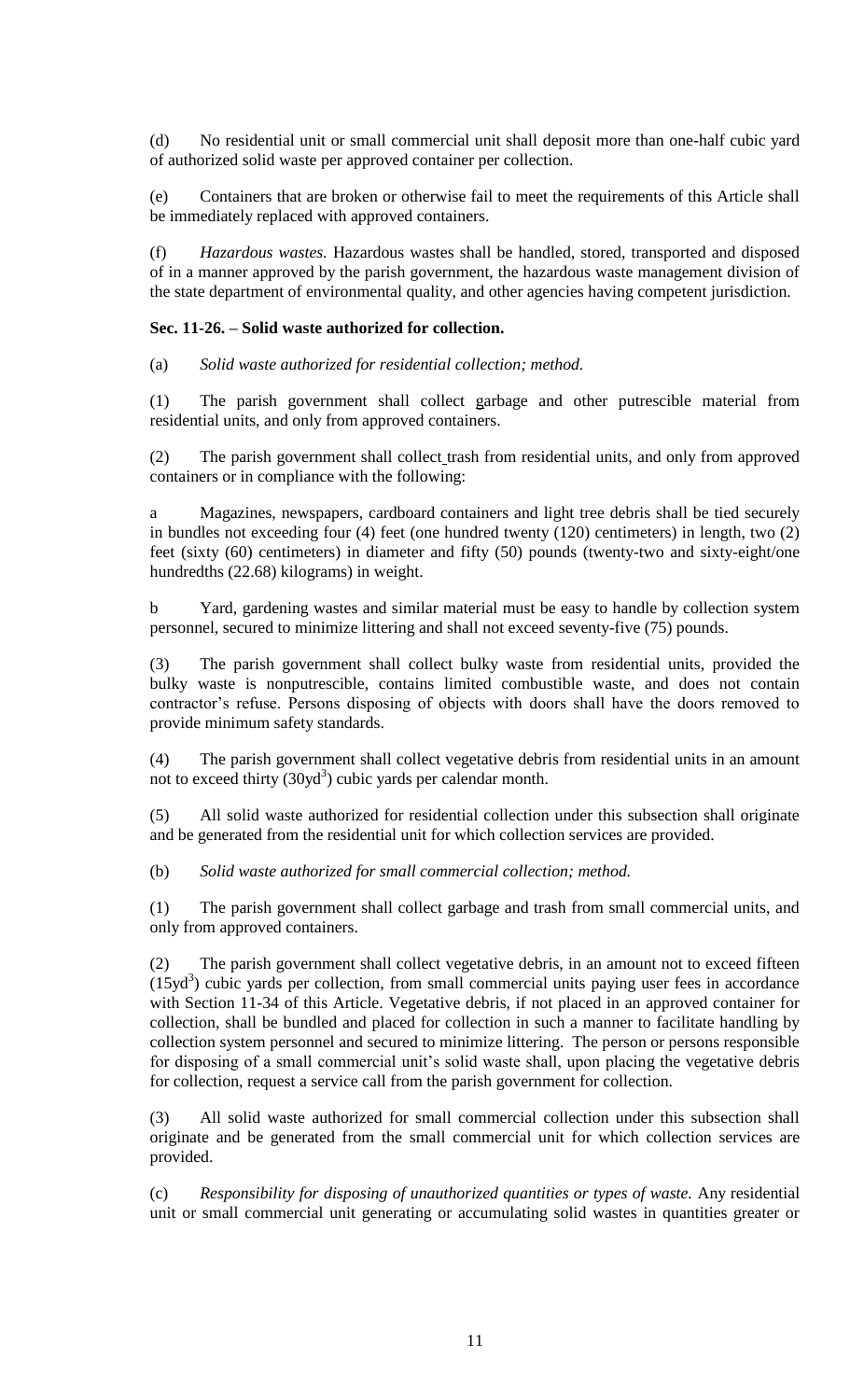types other than those authorized for collection shall dispose of such wastes at their own expense in a manner consistent with this Article.

## **SECTION II**

Section 11-27 through Section 11-34 shall be and are hereby renumbered and re-enacted, verbatim, and in full force and effect, at Sections 11-28 through 11-35, in accordance with the following conversion chart:

| 2016 Section Number | New Section Number |
|---------------------|--------------------|
| Section 11-27       | Section 11-28      |
| Section 11-28       | Section 11-29      |
| Section 11-29       | Section 11-30      |
| Section 11-30       | Section 11-31      |
| Section 11-31       | Section 11-32      |
| Section 11-32       | Section 11-33      |
| Section 11-33       | Section 11-34      |
| Section 11-34       | Section 11-35      |

# **SECTION III**

A new Section 11-27 of Article II, Chapter 11 of the Terrebonne Parish Code of Ordinances shall be and is hereby enacted as follows:

### **Sec. 11-27. – Solid waste collection services; point of collection**

(a) *Parish responsibility and authority.* The parish government, whether through the use of its contractors or parish personnel, is responsible for the collection from residential and small commercial units of solid waste authorized for collection in the manner provided for in this Article. The Solid Waste Administrator shall have the final decision regarding whether and what solid waste qualifies as authorized for collection under this Article, and the Solid Waste Administrator has authority to refuse to collect any solid waste not authorized for collection.

(b) *Certain solid waste excluded from collection.* Notwithstanding any other provision in this Code to the contrary, the parish government shall not be responsible for the collection of construction debris, demolition debris, concrete, tires, land clearing debris, and closed containers, including, but not limited to, butane bottles or any closed container which contains or may contain gas, liquid, or hazardous substances.

(c) *Public point of collection*. The owner or occupant of a residential unit or small commercial unit shall place solid waste authorized for collection under this Article at the Public Point of Collection, using the methods authorized under Section 11-26. Containers and other solid waste authorized for collection placed curbside shall be readily accessible to the collectors and shall present no hazards to the public, the collectors, or the collectors' equipment.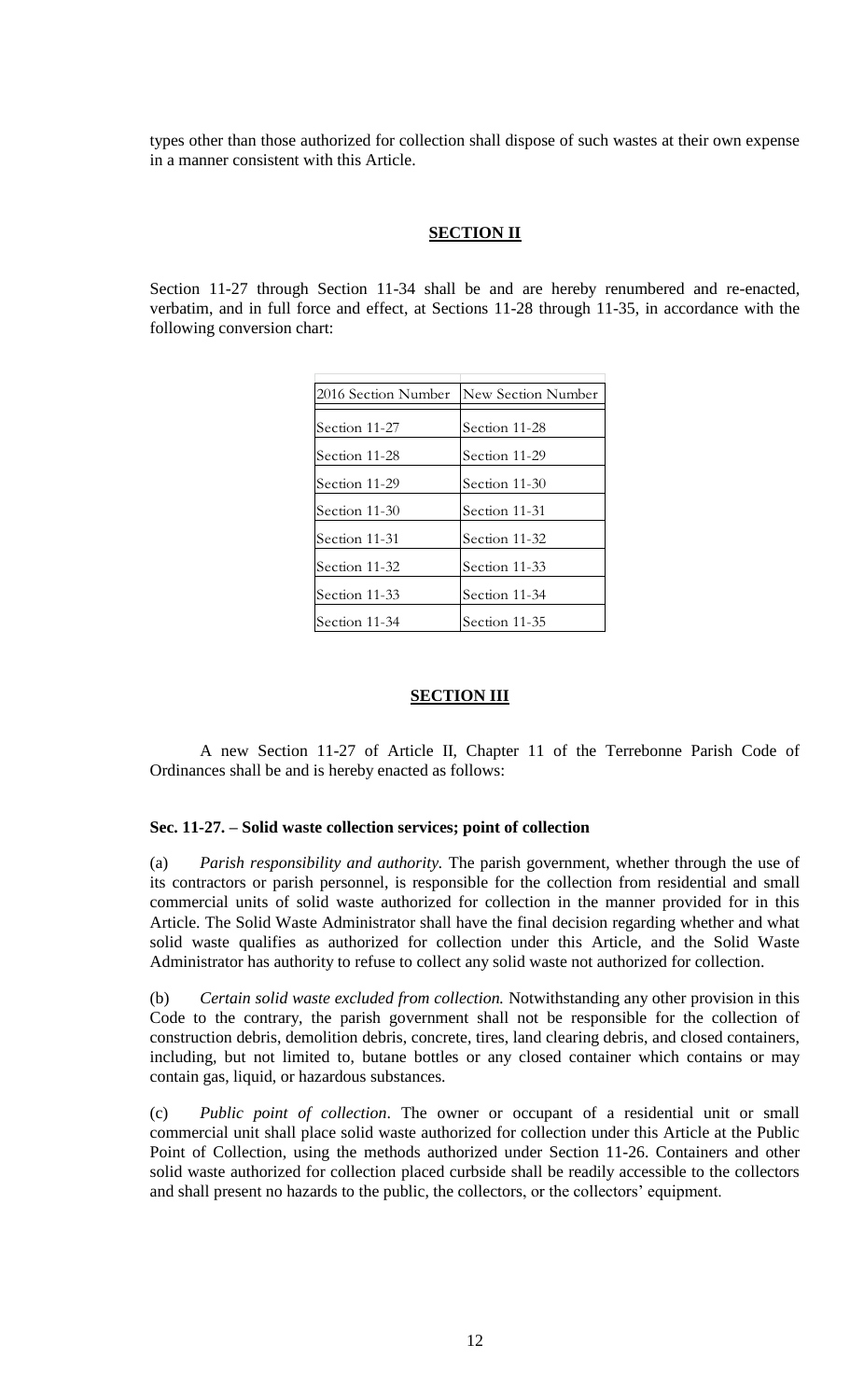(d) *Private point of collection.* The owner or occupant of a residential unit or small commercial unit, currently in good standing with the parish government for payment of user fees under Section 11-34 of this Article, without reasonable access to any public point of collection within the parish, may apply to the Solid Waste Administrator for authorization to place authorized solid waste at a Private Point of Collection. All of the following items must be submitted to the Solid Waste Department for an application to be complete:

(1) The owner or occupant of the residential unit shall submit an application, on a form approved by the Solid Waste Department, to propose a location for a Private Point of Collection.

(2) The location proposed for the Private Point of Collection shall be, and shall be maintained, in such a manner that containers and other solid waste authorized for collection may be placed curbside, readily accessible to the collectors, and presenting no hazards to the public, the collectors, or the collectors' equipment.

(3) The owner of the private street(s) shall give written approval, using a form approved by the Solid Waste Department, for TPCG and its contractors to enter upon and use the street or streets being offered for use for these purposes.

(4) The street(s) offered for use for these purposes shall meet or exceed the minimum standards for streets applicable to the type of subdivision in which the unit is situated, as established by Appendix A of the Terrebonne Parish Code of Ordinances, Section 24.7.1.1.1, Section 24.7.1.2.1, Section 24.7.1.4.2, Section 24.7.2.1 or Section 24.7.3.1.

(5) The Solid Waste Administrator shall have the sole final authority to reject any application which does not meet the standards required herein and has the authority, but not the obligation, to inspect the street(s) offered for use and the location(s) proposed for the purposes hereunder.

(e) The parish government shall not be responsible for the collection of any waste placed, stored in, or disposed of in an underground container.

# **SECTION IV**

Subsection (d) of Section 11-32, as renumbered and reenacted herein, of the Terrebonne Parish Code of Ordinances, entitled "Solid waste disposal; permit; bond; fees," shall be and is hereby amended as follows:

### **Sec. 11-32. - Solid waste disposal; permit; bond; fees.**

\* \* \*

(d) No person shall dispose of solid waste within the parish if the solid waste is generated outside the parish's boundary without first obtaining a permit from the parish government, except, however, that solid waste generated by the residents who live on property lying directly contiguous to the parish boundary and whose residences are located within two hundred (200) feet of the parish's boundary shall not be subject to this provision. Any person who violates the provision of this subsection shall, in addition to the penalties prescribed in Sections 11-22(d) and  $11-29(b)(7)(e)$ , be prohibited from disposing of any solid waste at the parish sanitary landfill and/or any other approved parish disposal site.

\* \* \*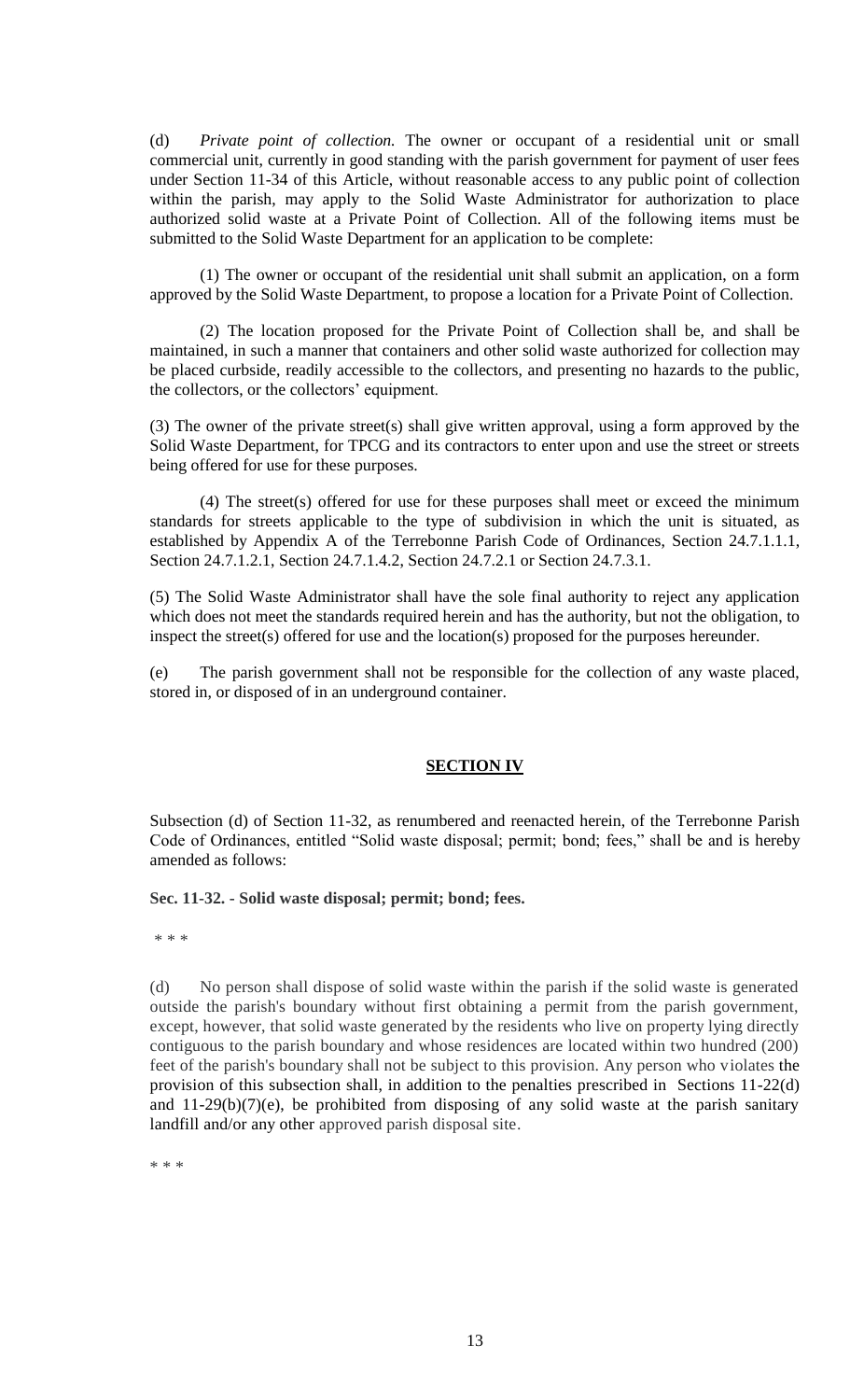# **SECTION V**

Section 11-34 entitled "Disposal charges," and 11-35 entitled "User charges," of the Terrebonne Parish Code of Ordinances, as renumbered and reenacted herein, shall be and are hereby amended as follows:

## **Sec. 11-34. - Disposal charges.**

(a) Except as provided in any contractual agreement to which the parish is a party and excepting the application of a schedule of volumetric charges as hereinafter provided, any person, firm or corporation, individually, or collectively, disposing of solid waste which is generated upon the premises of their business or personal household within the parish, at any parish solid waste facility, shall pay a disposal fee of forty-two dollars (\$42.00) per ton. Any person, firm or corporation, individually or collectively, disposing of solid waste which is generated outside the parish, at any parish solid waste facility, under a permit issued pursuant to section 11-32(d), shall pay a disposal fee of not less than forty-five dollars (\$45.00) per ton or the actual cost to the parish of waste handling, transportation and disposal, whichever is greater.

(b) Any person desiring to dispose of tires at the parish transfer station at Ashland, Louisiana, shall pay a disposal fee as set forth in this subsection. This provision shall not be applicable to persons disposing of four (4) or fewer small tires per trip, if such tires are removed from that person's personal nonbusiness vehicle.

- (1) Small size tires up to but not to include tire size 700, each ..... \$3.00
- (2) Tire size 700 and up to but not to include tire size 900, each ..... \$5.00
- (3) Tire size 900 and up to but not to include tire size 1200, each ..... \$7.00
- (4) No tires size 1200 and over shall be accepted for disposal.

(c) The utilities director or his designee shall develop rules and regulations governing the collection and payment of the disposal charges set forth herein. Additionally, the schedule of charges to be applied to residential and small commercial drop-off waste on a volumetric basis shall be presented to the parish council and effective upon adoption by resolution.

# **Sec. 11-35. - User fees.**

(a) It is determined and declared to be necessary and conducive to the protection of the public health, safety, welfare and convenience of the public to collect fees from all residential units and small commercial units within the entire parish who contribute to the parish-operated solid waste collection and disposal system. The proceeds of such fees so derived shall be used for the purpose of operating and maintaining public solid waste collection and disposal.

(b) Each residential user shall pay eight dollars and fifty cents (\$8.50) per month for services provided herein effective for the first billing cycle of January 2017. Each residential user who obtains a second container from the parish government shall pay an additional fee of three and 00/100 \$3.00 per month.

(c) Each small commercial user shall pay eight dollars and fifty cents (\$8.50) per container per month for services provided herein for the first container and twenty-eight dollars (\$28.00) per month for each additional container effective for the first billing cycle of January, 2017.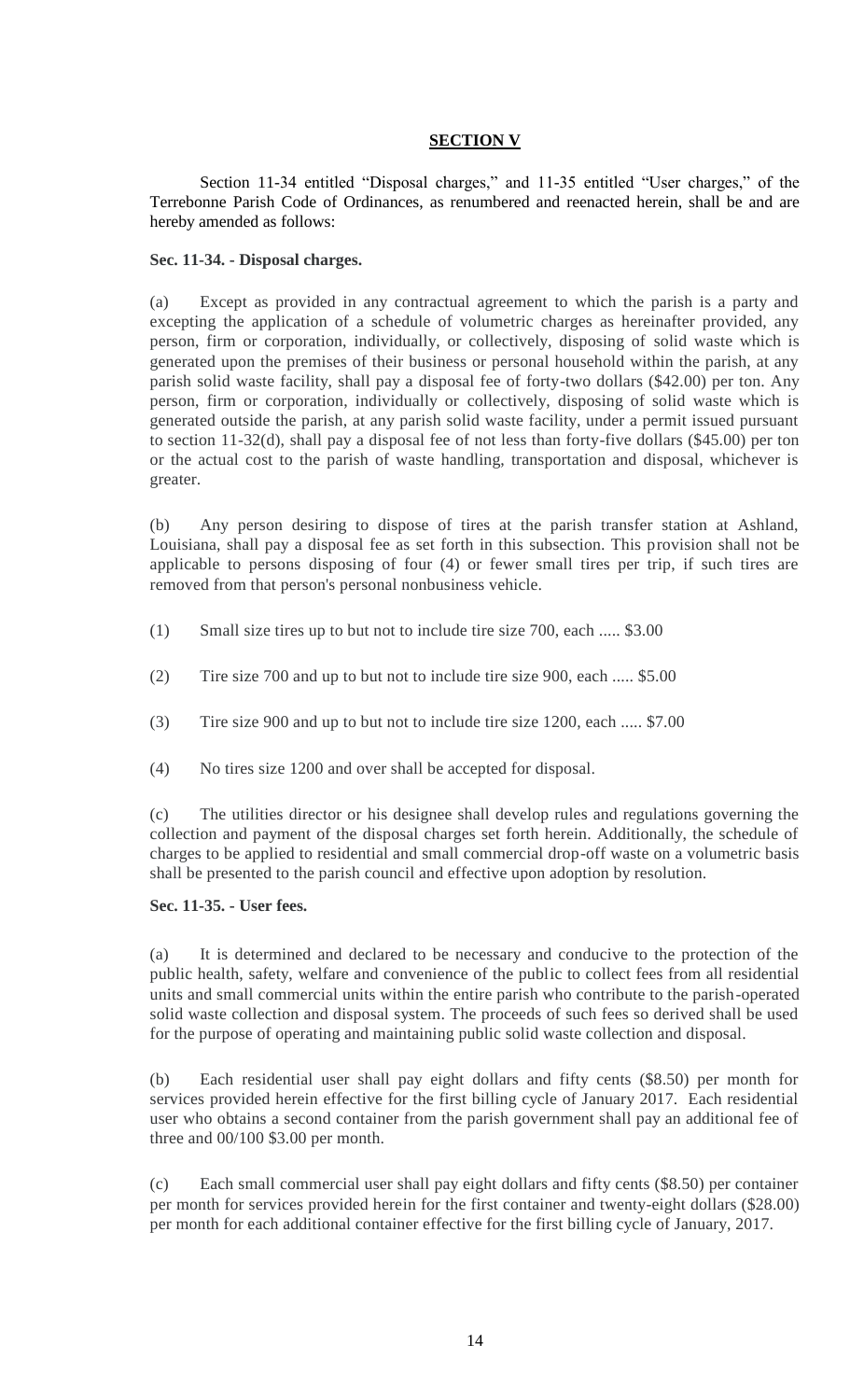(d) The Parish may enter into an agreement with one or more waterworks districts providing water services within the parish of Terrebonne for the purposes of billing and collecting user fees on behalf of the Parish.

(e) The Parish may invoice and collect user fees directly from those residential and small commercial units within this parish who are receiving solid waste collection services but are not billed for those services through a water company. Customers billed for services in accordance with this subsection (e) shall deposit the following amounts in order to obtain solid waste collection services:

(1) A \$25.00 deposit for any residential unit.

(2) A \$50.00 deposit for any small commercial unit.

(3) Any customer who has established parish-direct billing for solid waste collection, and whose account is in good standing, on or before January 1, 2018 , shall be exempt from paying a deposit.

A deposit shall be returned to the customer upon discontinuation of services associated with that customer's unit, provided no amounts are due for collection fees. The Parish may apply any deposit made by a customer to any overdue amount at the time services are discontinued.

(f) Statements for services under this Section shall be due and payable on the due date(s) provided therein as rendered, in full, to the appropriate billing agency. There shall be no discount for prompt payment.

(g) All fees not paid within a period of fifteen (15) days shall be subject to a penalty of ten (10) percent of the full amount thereof. All fees not paid after this period of fifteen (15) days shall be subject to an additional five (5) percent for each thirty (30) days or fraction thereof during which the failure continues, not to exceed twenty-five (25) percent in the aggregate. Failure to receive a bill will not alter any of the provisions of this subsection.

(h) Additionally, nonpayment of the fees within fifteen (15) days will result in notice by certified mail addressed to the customer, as listed on the records of the billing agency, that said customer's water service or solid waste collection service may be shut off or terminated for nonpayment should such customer subsequently continue to refuse payment for a period of thirty (30) days. After such thirty (30) days, the customer's water service or solid waste collection service may be shut off or terminated without further notice. Pursuant to this provision, the notice by certified mail will include notice that the failure to pay the subject fees within a period of thirty (30) days may result in the filing of a notice of nonpayment of service charge for garbage and trash collection and disposal services by the Terrebonne Parish Consolidated Government in the public records of the parish, thereby creating a privilege on such customer's property. The privilege created by the filing of the notice of nonpayment shall be prior in rank to mortgages, vendor's privileges and all other privileges except tax privileges. The notice of nonpayment will be filed in the mortgage records of the parish in which such person's property is located.

(g) The funds derived shall be deposited in the sanitation fund of the parish government.

# **SECTION VI**

In order to facilitate consistency throughout the Code of Ordinance of Terrebonne Parish, Section 23-32, "Septage collection, transportation and disposal," shall be and is hereby amended as follows: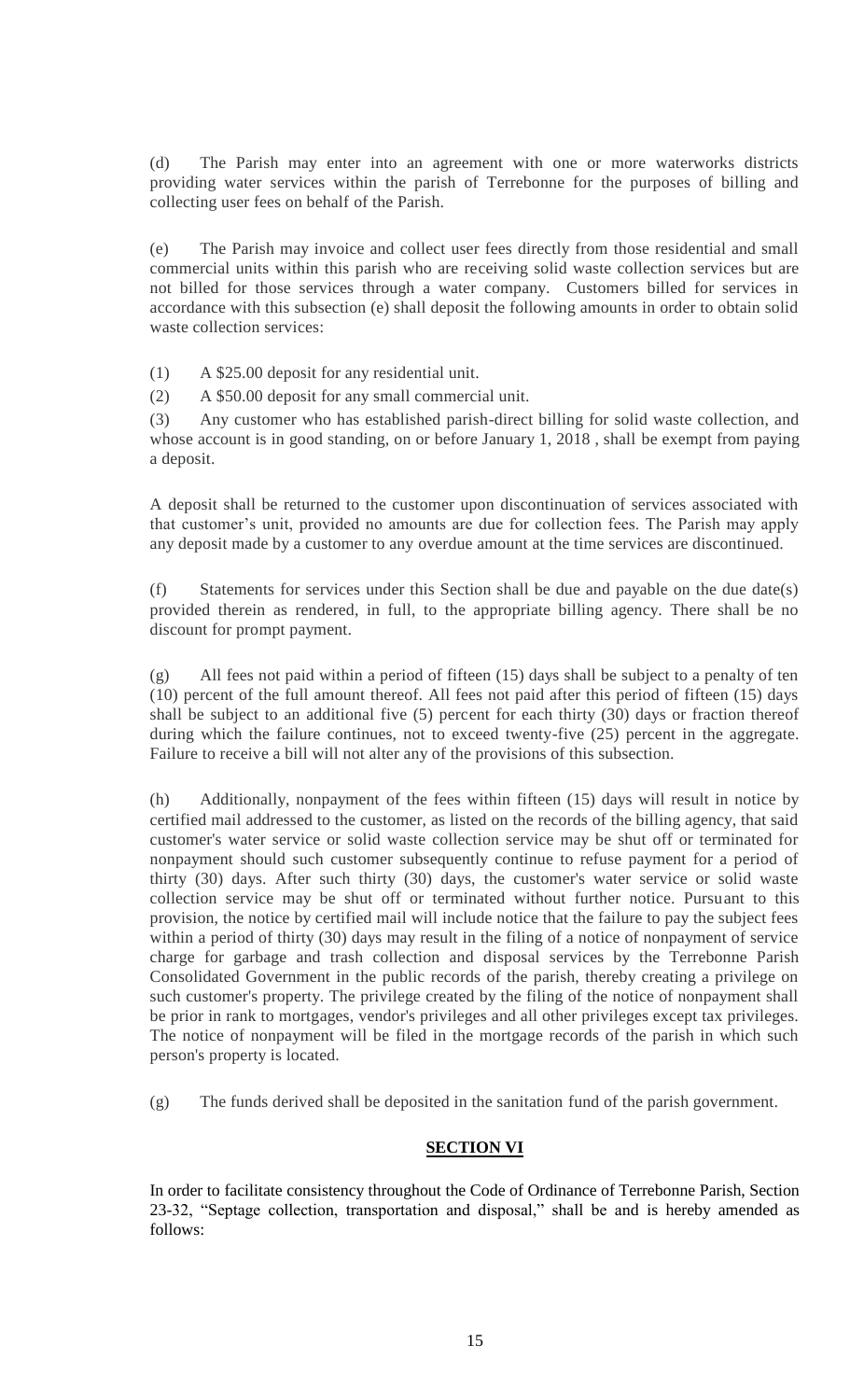### **Sec. 23-32. - Septage collection, transportation and disposal.**

(a) No person shall engage in the business or practice of collecting, transporting and/or otherwise disposing of the contents of septic tanks, cesspools, vaults, grease traps or similar facilities without first obtaining a license from the parish. Licenses shall be issued in accordance with the procedure outlined in Section 11-29 (a) and (b) of this Code, provided, however, that a temporary license may be issued pursuant to the provisions of paragraph (h) of this section.

\* \* \*

(h) A temporary license, not to exceed fourteen (14) days, shall be issued to a person desiring to obtain a license to engage in the business or practice of collecting, transporting and/or disposing of any waste materials described in paragraph (a) of this section for a temporary period of time upon compliance with the following conditions:

(1) The applicant must fully comply with Section 11-29 (a) and (b) of this Code, except as the same pertains to the term of the license; \* \* \*

### **SECTION VII**

If any word, clause, phrase, section or other portion of this ordinance shall be declared null, void, invalid, illegal or unconstitutional, the remaining words, clauses, phrases, sections and other portions of this ordinance shall remain in full force and effect, the provisions of this ordinance hereby being declared to be severable.

# **SECTION VIII**

This ordinance shall become effective upon approval by the Parish President or as otherwise provided in Section 2-13(b) of the Home Rule Charter for Terrebonne Parish Consolidated Government, whichever occurs first.

This ordinance, having been introduced and laid on the table for at least one month, was voted upon as follows:

THERE WAS RECORDED: YEAS: G. Michel, S. Dryden, C. Duplantis-Prather, D.W. Guidry, Sr., A. Marmande, D.J. Guidry and S. Trosclair. NAYS: None. NOT VOTING: None. ABSTAINING: None. ABSENT: J. Navy and A. Williams. The Chairman declared the ordinance adopted on this, the 20th day of December 2017.

Mr. S. Trosclair moved, seconded by Ms. C. Duplantis-Prather, "THAT, the Council return to the regular order of business."

The Chairman called for a vote on the motion offered by Mr. S. Trosclair. THERE WAS RECORDED: YEAS: G. Michel, S. Dryden, C. Duplantis-Prather, D. W. Guidry, Sr., A. Marmande, D. J. Guidry, and S. Trosclair. NAYS: None. ABSENT: J. Navy and A. Williams. The Chairman declared the motion adopted.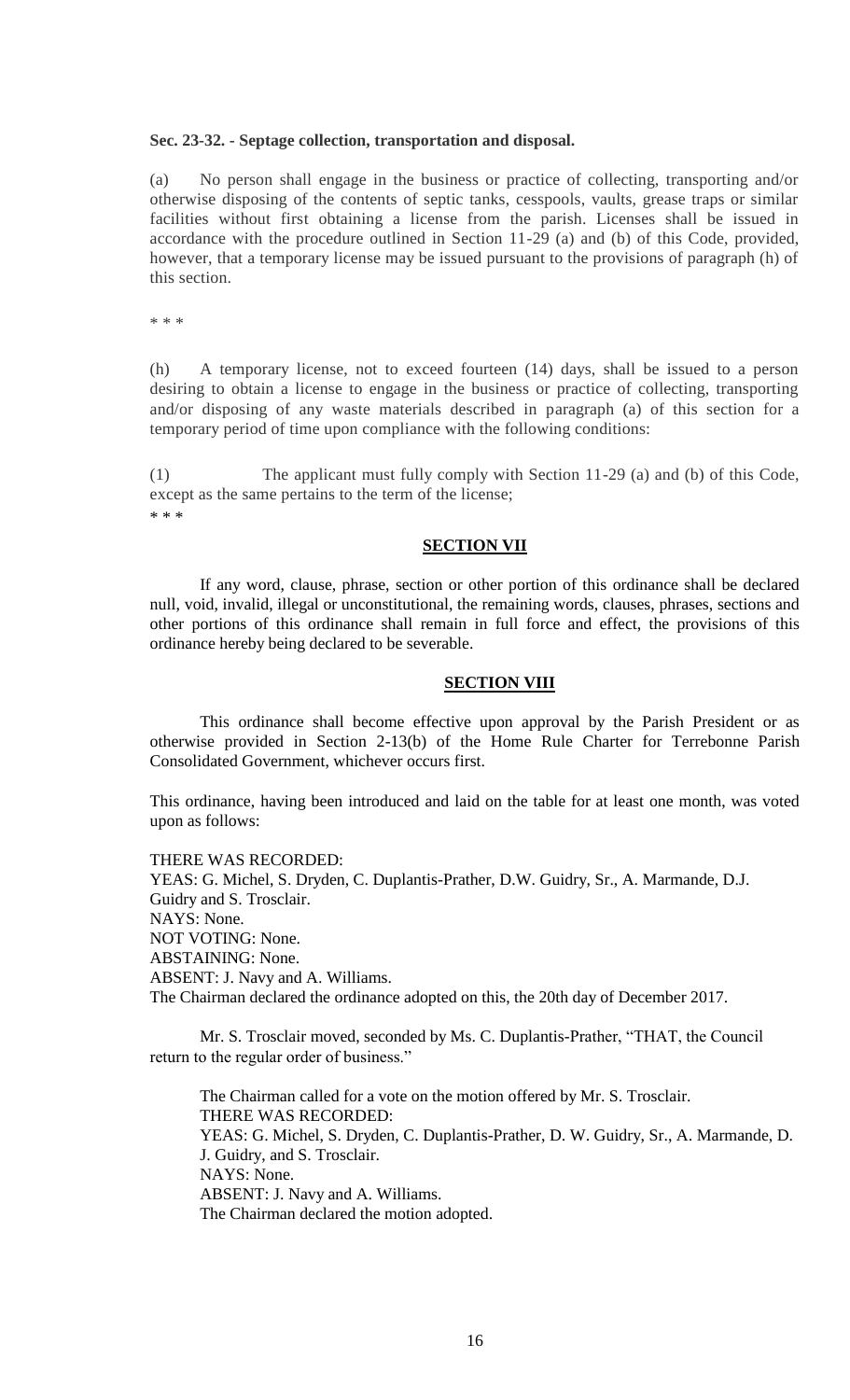# OFFERED BY: MS. C. DUPLANTIS-PRATHER SECONDED BY: MR. S. TROSCLAIR

### **RESOLUTION NO. 17-423**

# **A RESOLUTION AUTHORIZING THE PARISH PRESIDENT TO EXECUTE ON BEHALF OF TERREBONNE PARISH CONSOLIDATED GOVERNMENT AN AMENDMENT TO THE LEASE BY TPCG TO SOUTH CENTRAL LOUISIANA HUMAN SERVICES AUTHORITY OF CERTAIN PREMISES AT 521 LEGION AVENUE, IN HOUMA LOUISIANA**

**WHEREAS**, Article VII, Section 14 of the Louisiana Constitution provides that, "[F]or a public purpose, the state and its political subdivisions or political corporations may engage in cooperative endeavors with each other, with the United States or its agencies, or with any public or private association, corporation, or individual"; and

**WHEREAS**, the Terrebonne Parish Consolidated Government is authorized to provide for the safety and welfare of the citizens of Terrebonne Parish; and

**WHEREAS**, the South Central Louisiana Human Services Authority (SCLHSA) operates a mental health clinic and provides other human services at 521 Legion Avenue, in Houma Louisiana, 70360, which is owned by the TPCG; and

**WHEREAS**, in the spirit of cooperation and for the welfare of the citizens of Terrebonne Parish, the TPCG entered into a lease agreement for the above stated premises, wherein TPCG is leasing the premises SCLHSA; and

**WHEREAS,** the current lease is set to expire on December 31, 2017, and SCLHSA has requested that the TPCG extend the term of the lease until and through February 28, 2018, under the same terms and conditions as the original lease agreement, including the monthly payments set forth therein; and

**WHEREAS**, TPCG desires to extend the said lease term for the purposes subscribed in the lease agreement; and

**NOW THEREFORE BE IT RESOLVED**, by the Terrebonne Parish Council, on behalf of the TPCG, that the Parish President, Gordon E. Dove, be and is hereby authorized to execute an amendment to the existing lease agreement by and between the TPCG and the SCLHSA, for the lease of space at 521 Legion Ave., Houma, LA 70360, said lease amendment to be substantially in accordance with the draft lease amendment attached to this resolution.

#### **THERE WAS RECORDED:**

YEAS: G. Michel, S. Dryden, C. Duplantis-Prather, D. W. Guidry, Sr., A. Marmande, D. J. Guidry, and S. Trosclair. NAYS: None. ABSTAINING: None. ABSENT: J. Navy and A. Williams. The Chairwoman declared the resolution adopted on this the 20th day of December 2017.

Mr. S. Trosclair moved, seconded by Mr. D. W. Guidry, Sr., "THAT, the Council accept the minutes of the Terrebonne Parish Sales and Use Tax Advisory Board meeting held on December 7, 2017 and ratify the following actions: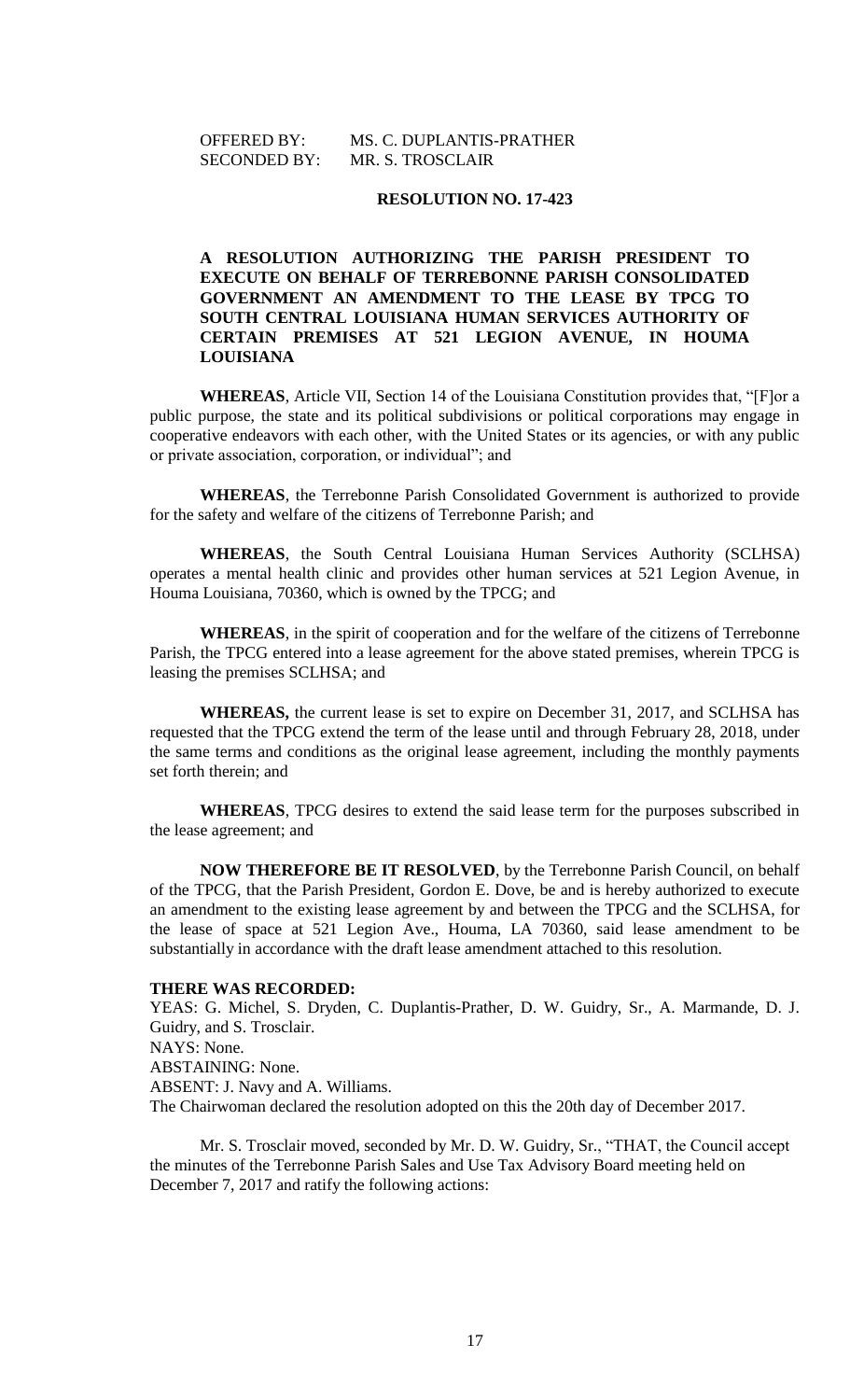- 1.) Adopt a resolution accepting the Louisiana Compliance Questionnaire for the 2017 year end audit.
- 2.) Accept the 2017 Projected Year End Budget
- 3.) Accept the 2018 Proposed Budget."

The Chairman called for a vote on the motion offered by Mr. S. Trosclair. THERE WAS RECORDED: YEAS: G. Michel, S. Dryden, C. Duplantis-Prather, D. W. Guidry, Sr., A. Marmande, D. J. Guidry, and S. Trosclair. NAYS: None. ABSENT: J. Navy and A. Williams. The Chairman declared the motion adopted.

The Chairman called for a report on the Public Services Committee meeting held on 12/18/17, whereupon the Committee Chairman, noting ratification of minutes calls a public hearing on January 10, 2018 at 6:30 p.m., rendered the following:

### **PUBLIC SERVICES COMMITTEE**

#### **DECEMBER 18, 2017**

The Chairman, Alidore "Al" Marmande, called the Public Services Committee meeting to order at 5:30 p.m. in the Terrebonne Parish Council Meeting Room with an Invocation offered by Committee Member J. Navy and the Pledge of Allegiance led by Committee Member S. Dryden. Upon roll call, Committee Members recorded as present were: G. Michel, S. Dryden, C. Duplantis-Prather, D. W. Guidry, Sr., A. Marmande, D. J. Guidry, S. Trosclair, J. Navy and A. Williams. A quorum was declared present.

| <b>OFFERED BY:</b>  | MR. J. NAVY   |
|---------------------|---------------|
| <b>SECONDED BY:</b> | MR. S. DRYDEN |

#### **RESOLUTION NO. 17-424**

A RESOLUTION GIVING NOTICE OF INTENT TO ADOPT AN ORDINANCE TO CREATE A NO PARKING ZONE ALONG BOTH SIDES OF JAMES ROAD FROM THE GRAND CAILLOU ROAD INTERSECTION TO THE CUMMINS ROAD/PATRIOT DRIVE INTERSECTION. AND TO PROVIDE FOR THE INSTALLATION OF SAID SIGNS AND TO ADDRESS OTHER MATTERS RELATIVE THERETO.

**THEREFORE, BE IT RESOLVED** by the Terrebonne Parish Council (Public Service Committee), on behalf of the Terrebonne Parish Consolidated Government, that Notice of Intent is given for adopting an Ordinance to create a No Parking Zone along both sides of James Road from the Grand Caillou Road intersection to the Cummins Road/Patriot Drive intersection, and to provide for the installation of said signs and,

**BE IT FURTHER RESOLVED** that a public hearing on said ordinance be called for Wednesday, January 10, 2018 at 6:30 p.m.

#### **THERE WAS RECORDED:**

YEAS: G. Michel, S. Dryden, C. Duplantis-Prather, D. W. Guidry, Sr., A. Marmande, D. J. Guidry, S. Trosclair, J. Navy, and A. Williams. NAYS: None. ABSTAINING: None. ABSENT: None. The Chairwoman declared the resolution adopted on this the 18th day of December 2017.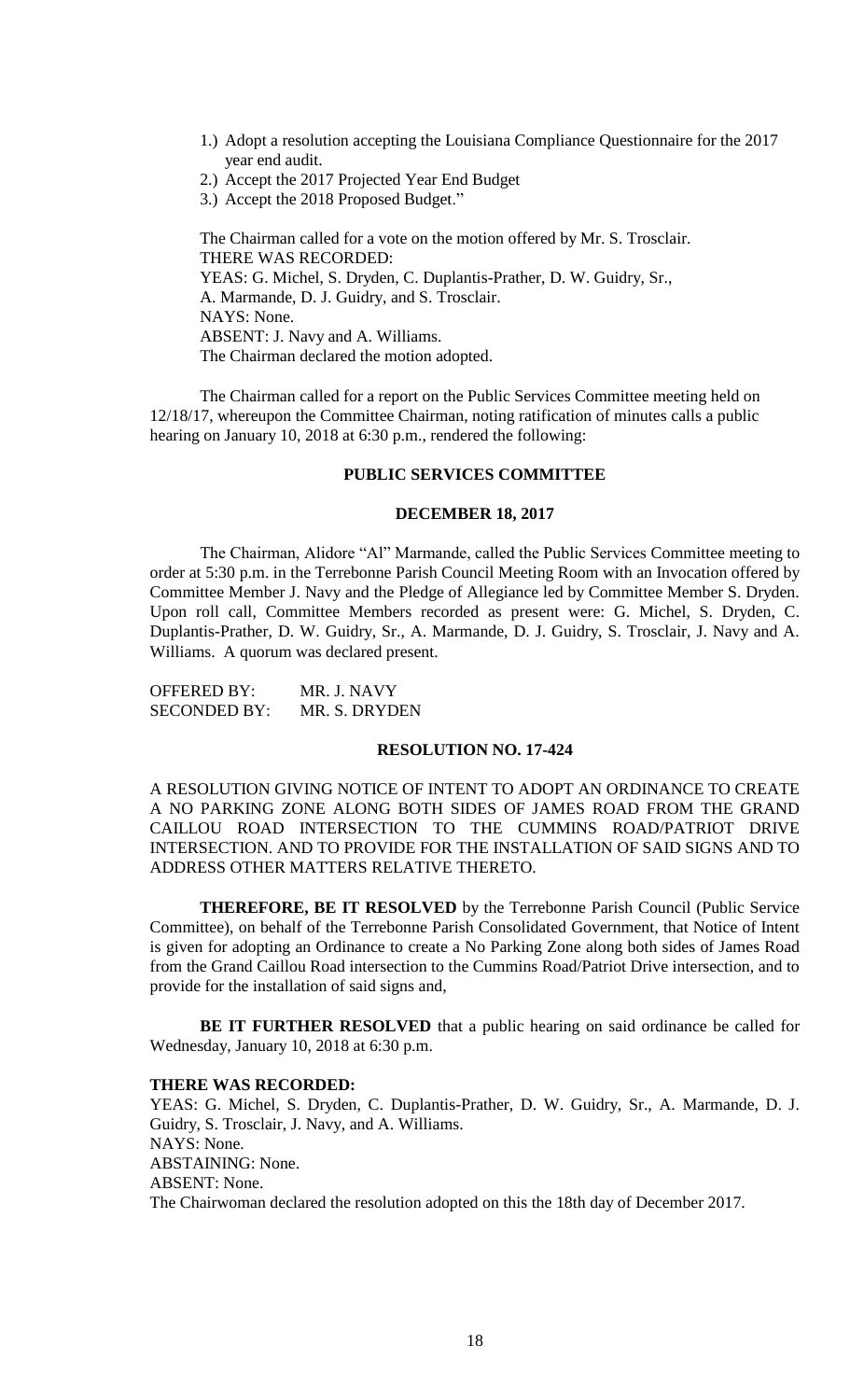\* \* \* \* \* \* \* \* \*

Mr. G. Michel moved, seconded by Ms. C. Duplantis-Prather, "THAT, there being no further business to come before the Public Services Committee, the meeting be adjourned."

The Chairman called for the vote on the motion offered by Mr. G. Michel. THERE WAS RECORDED: YEAS: G. Michel, S. Dryden, C. Duplantis-Prather, D. W. Guidry, Sr., A. Marmande, D. J. Guidry, S. Trosclair, J. Navy and A. Williams. NAYS: None. ABSENT: None. The Chairman declared the motion adopted and the meeting was adjourned at 5:31 p.m.

Alidore Marmande, Chairman

Tammy E. Triggs, Minute Clerk

Mr. A. Marmande moved, seconded by Mr. S. Dryden, "THAT the Council accept and ratify the minutes of the Public Services Committee meeting held on 12/18/17."

The Chairman called for a vote on the motion offered by Mr. A. Marmande. THERE WAS RECORDED: YEAS: G. Michel, S. Dryden, C. Duplantis-Prather, D. W. Guidry, Sr., A. Marmande, D. J. Guidry, and S. Trosclair. NAYS: None. ABSENT: J. Navy and A. Williams. The Chairman declared the motion adopted.

The Chairman called for a report on the Community Development and Planning Committee meeting held on 12/18/17, whereupon the Committee Chairman rendered the following:

### **COMMUNITY DEVELOPMENT & PLANNING COMMITTEE**

#### **DECEMBER 18, 2017**

The Chairman, Steve Trosclair, called the Community Development & Planning Committee meeting to order at 5:36 p.m. in the Terrebonne Parish Council Meeting Room with an Invocation offered by Committee Member C. Duplantis-Prather and the Pledge of Allegiance by Committee Member G. Michel. Upon roll call, Committee Members recorded as present were: G. Michel, S. Dryden, C. Duplantis-Prather, D. W. Guidry, Sr., A. Marmande, D. J. Guidry, S. Trosclair, J. Navy and A. Williams. A quorum was declared present.

OFFERED BY: MR. G. MICHEL SECONDED BY: MR. D. W. GUIDRY, SR.

## **RESOLUTION NO. 17-425**

AUTHORIZING RECREATION DISTRICT 2-3 TO ADVERTISE FOR BIDS FOR LIGHTING FIXTURES AND INSTALLATION OF SAME TO BE INSTALLED AT THE BAYOU COUNTRY SPORTS PARK COMPLEX AND TO ENTER INTO A CONTRACT WITH THE LOWEST RESPONSIBLE BIDDER FOR THE PROVISION OF THE LIGHTING FIXTURES AND THEIR INSTALLATION.

**WHEREAS,** Terrebonne Parish Ordinance No. 8892 provides for the oversight of recreation districts in the parish; and,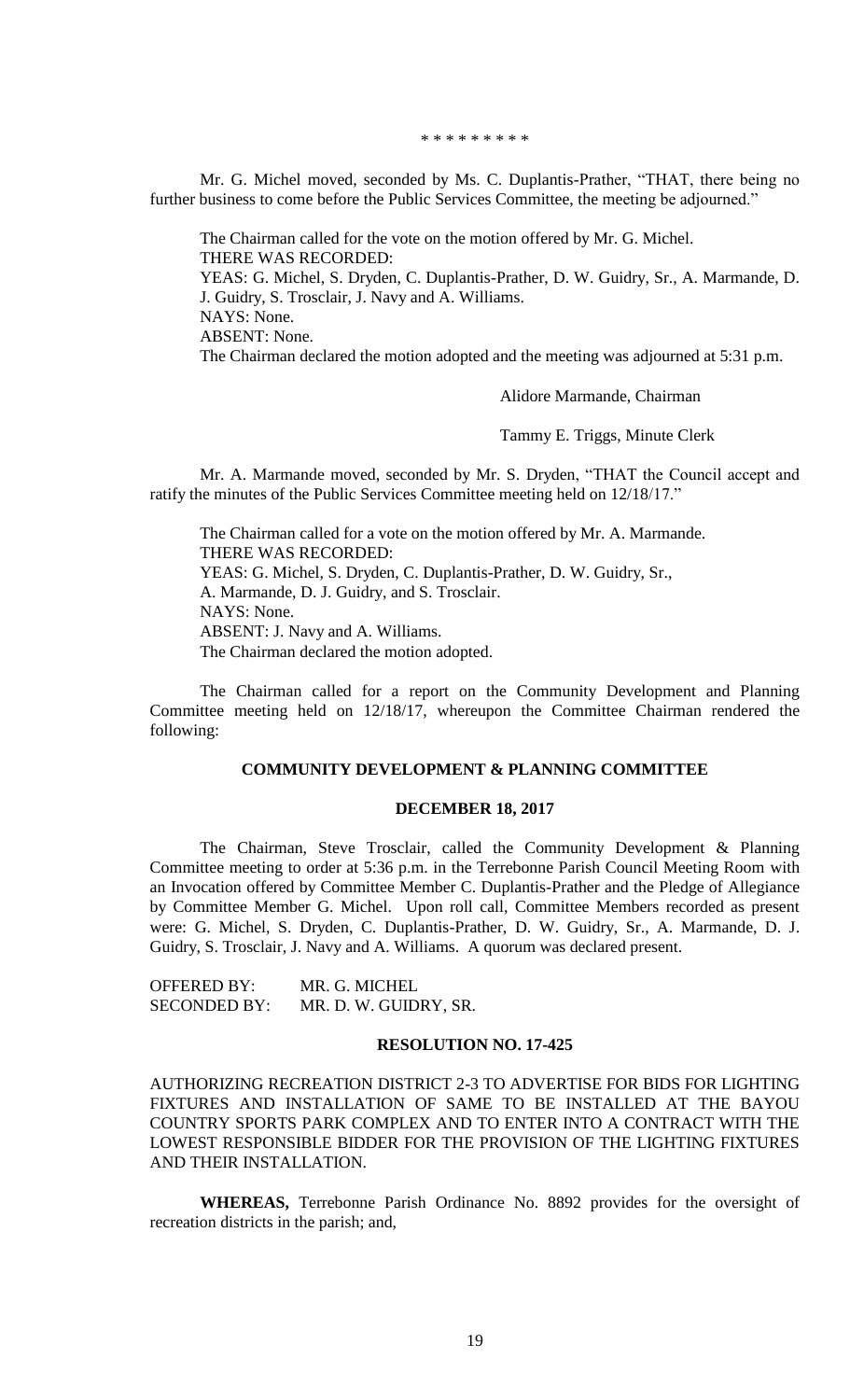**WHEREAS,** Recreation District 2-3, in its efforts to complete construction of the Bayou Country Sports Park Complex in accordance with this park's Master Plan has directed its engineering consultant to prepare a bid specification package for the acquisition of needed lighting for sports fields and their installation in accordance with manufacturer's specifications; and,

**WHEREAS,** the Recreation District has previously adopted a resolution authorizing the acquisition of said lighting; and,

**WHEREAS,** Recreation District 2-3 wishes to comply with the provisions of Ordinance No. 8892 as well as all provisions of the public bid law.

**NOW, THEREFORE, BE IT RESOLVED** that Terrebonne Parish Recreation District 2-3 is hereby authorized to advertise for bids in order to acquire lighting fixtures and their installation for the Bayou Country Sports Park Complex and enter into a contract with the lowest responsible bidder for said items.

#### **THERE WAS RECORDED:**

YEAS: G. Michel, S. Dryden, C. Duplantis-Prather, D. W. Guidry, Sr., A. Marmande, D. J. Guidry, S. Trosclair, J. Navy, and A. Williams. NAYS: None. ABSTAINING: None. ABSENT: None. The Chairwoman declared the resolution adopted on this the 18th day of December 2017.

#### \* \* \* \* \* \* \* \* \*

Mr. G. Michel moved, seconded by Mr. D. W. Guidry, Sr., "THAT, there being no further business to come before the Community Development & Planning Committee, the meeting be adjourned."

The Chairman called for the vote on the motion offered by Mr. G. Michel. THERE WAS RECORDED: YEAS: G. Michel, S. Dryden, C. Duplantis-Prather, D. W. Guidry, Sr., A. Marmande, D. J. Guidry, S. Trosclair, J. Navy and A. Williams.

NAYS: None.

ABSENT: None.

The Chairman declared the motion adopted and the meeting was adjourned at 5:38 p.m.

Steve Trosclair, Chairman

Tammy E. Triggs, Minute Clerk

Mr. S. Trosclair moved, seconded by Mr. G. Michel, "THAT the Council accept and ratify the minutes of the Community Development and Planning Committee meeting held on 12/18/17."

The Chairman called for a vote on the motion offered by Mr. S. Trosclair. THERE WAS RECORDED: YEAS: G. Michel, S. Dryden, C. Duplantis-Prather, D. W. Guidry, Sr., A. Marmande, D. J. Guidry, and S. Trosclair. NAYS: None. ABSENT: J. Navy and A. Williams. The Chairman declared the motion adopted.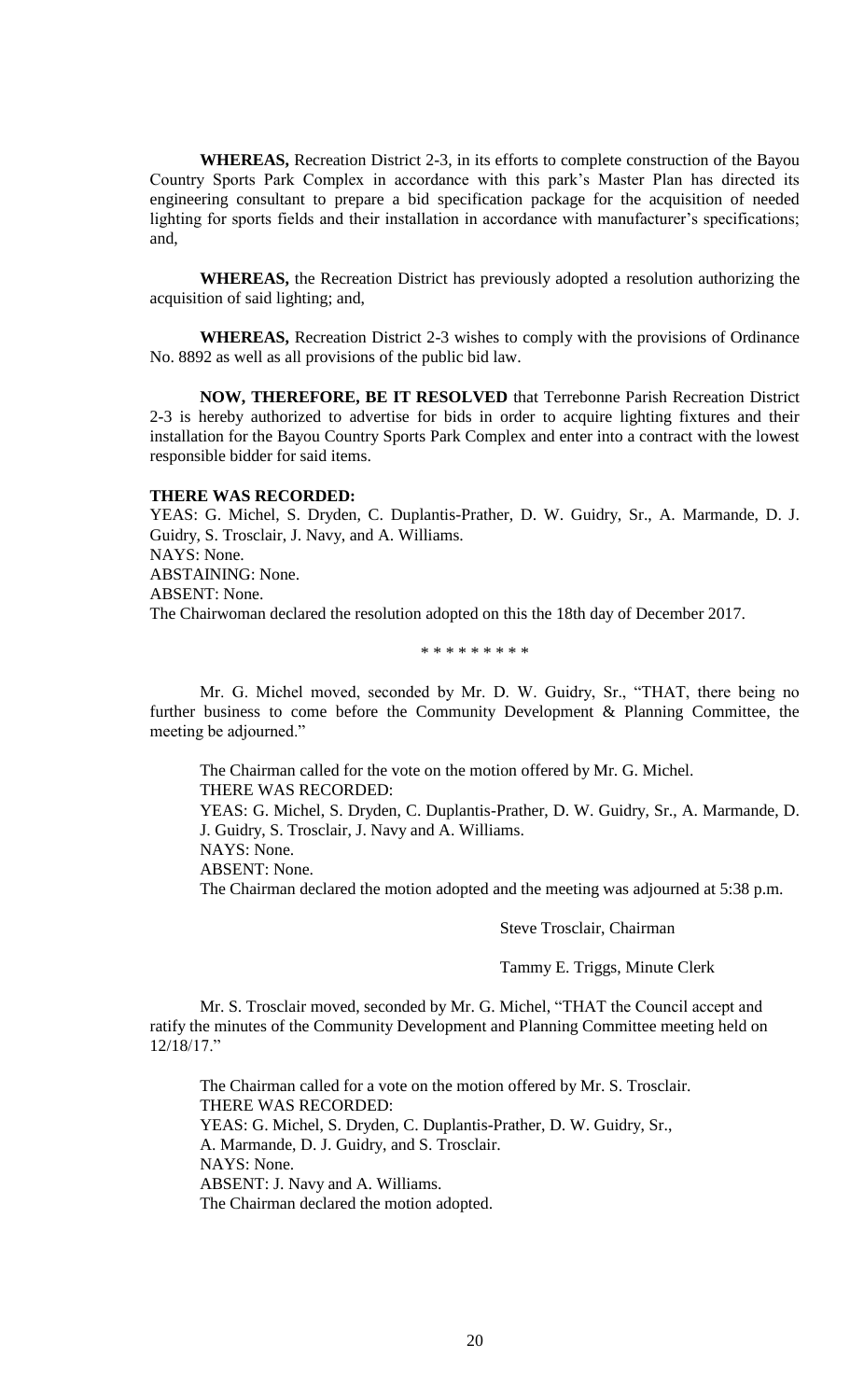The Chairman called for a report on the Budget and Finance Committee meeting held on 12/18/17, whereupon the Committee Chairwoman, noting ratification of minutes calls public hearings on January 10, 2018 at 6:30 p.m., rendered the following:

#### **BUDGET & FINANCE COMMITTEE**

# **DECEMBER 18, 2017**

The Chairwoman, Arlanda Williams, called the Budget & Finance Committee meeting to order at 5:40 p.m. in the Terrebonne Parish Council Meeting Room with an Invocation offered by Committee Member J. Navy and the Pledge of Allegiance led by Committee Member D. W. Guidry, Sr. Upon roll call, Committee Members recorded as present were: G. Michel, S. Dryden, C. Duplantis-Prather, D. W. Guidry, Sr., A, Marmande, D. J. Guidry, S. Trosclair, J. Navy and A. Williams. A quorum was declared present.

RESOLUTION: Concurring with the recommendation of Parish Administration authorize a contract for RFP 17-CJC-39 Pharmaceutical Services and Supplies for the TPCJC Medical Department with Contract Pharmacy Service. *\* (Resolution rejected after lengthy discussion)*

Mr. Gerald Ellender, a representative from Script Care, addressed the Council relative to the matter of providing pharmaceutical services and supplies to the TPCJC Medical Department. He explained that his company will only negotiate and contract with local pharmacies to fill prescription for inmates, as well as offer a standard discounted price per prescription. Mr. Ellender stated that his company's strength is in its guarantees and they are guaranteeing a price that is 17% below the wholesale price and a guaranteed rebate which will be given every quarter; noting that all fees will be disclosed at the end of every quarter.

Discussion ensued with several committee members questioning whether all medications will be covered under this plan, whether or not parish approval is needed to continue the aforementioned contract, whether or not doctors will be contacted if a medication is not covered under this specific plan, what is the saving cost per prescription medication, how many local pharmacies will be used to fill prescriptions and can discarded medication and/or "blister packs" be used in the future.

Upon questioning, Chief Finance Officer K. Mauldin explained that the monies allocated to pharmaceutical cost for inmates is based upon prior numbers and if the cost exceeds the estimated amount, a budget amendment will be needed to allocate more funding for pharmaceutical cost; stating that, under state law, it is the parish's responsibility to fund the local jail.

Mr. Richard Neil, Terrebonne Parish Correctional Facility Medical Administrator, explained that a co-pay is collected from each inmate who is prescribed medication while incarcerated; also noting that a 30% co-pay is collected for each inmate that has a dentist appointment. He further explained that the projected pharmaceutical cost for 2017 is approximately \$130,000 and stated that they budgeted \$200,000 because every once in a while they may incarcerate an inmate with an infectious disease that is not cover under the specific plan.

Ms. Angela Guidry, Terrebonne Parish Purchasing Manager, explained that the TPCJC is currently not under contract, they are on a month to month basis with pharmaceutical services. Ms. Guidry stated that the aforementioned resolution is a request for proposals and that the RFP process has some mandatory requirements, which some companies did not meet.

Parish President G. Dove explained that a committee was formed to research and/or review which company offers the best cost savings as it relates to pharmaceutical cost for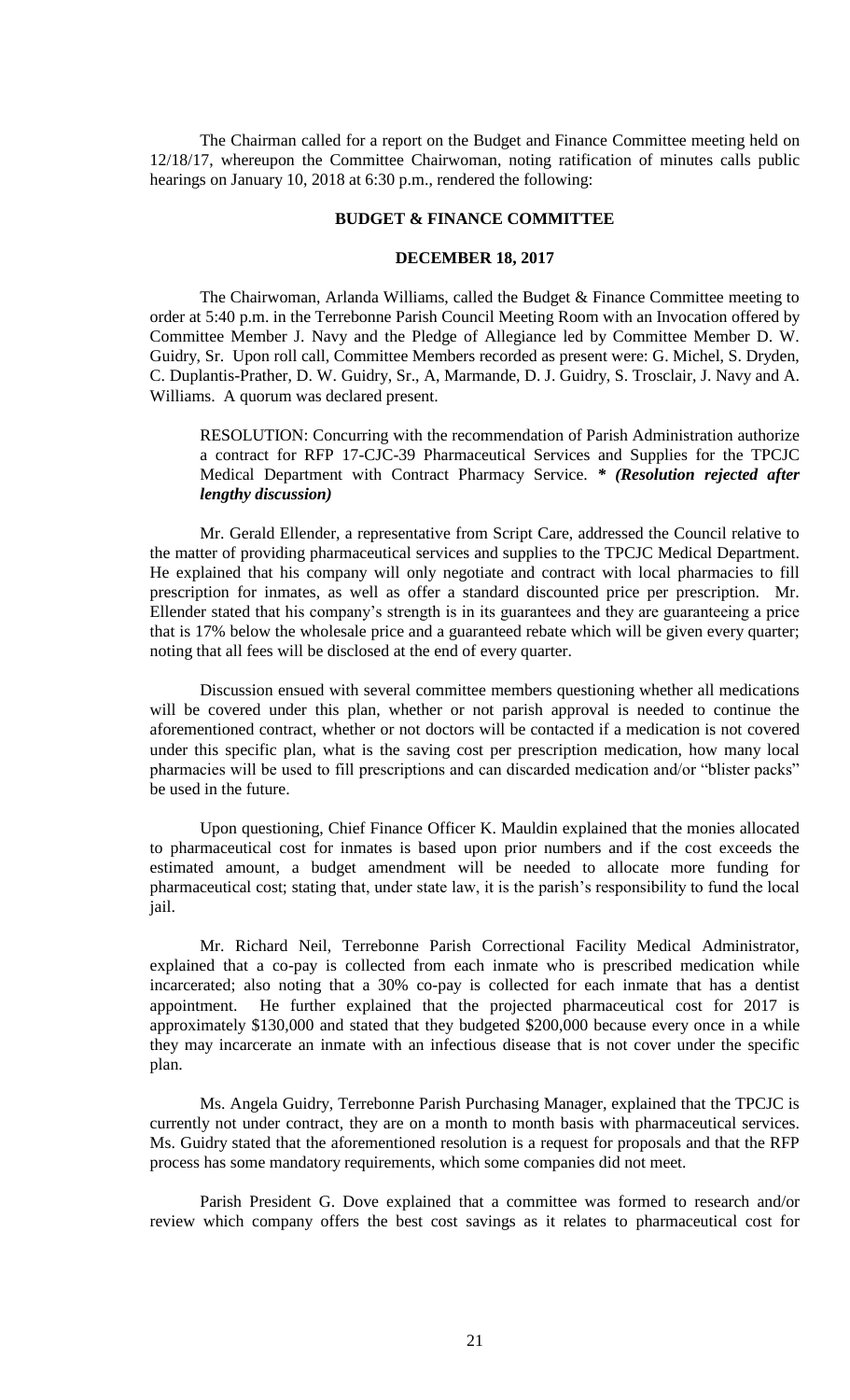TPCJC; stating that deferring action on the aforementioned resolution would be the best viable solution.

Parish Attorney J. Hebert explained that the pharmaceutical contract is a contract for professional services which allows the Council to approve, reject and/or defer action on the proposal; stating that RFP can state that a local company is preferred.

Ms. C. Duplantis-Prather moved, seconded by Mr. J. Navy, "THAT, the Budget and Finance Committee reject Agenda Item No. 1 - RESOLUTION: Concurring with the recommendation of Parish Administration to authorize a contract for RFP 17-CJC-39 Pharmaceutical Services and Supplies for the TPCJC Medical Department with Contract Pharmacy Service – revisit the request of proposals for a pharmaceutical company to provide pharmaceutical services and supplies for the TPCJC Medical Department and to include in the RFPs local participation, WAC incentives and rebate points."

The Chairwoman called for the vote on the motion offered by Ms. C. Duplantis-Prather. THERE WAS RECORDED: YEAS: G. Michel, S. Dryden, C. Duplantis-Prather, D. W. Guidry, A. Marmande, D. J. Guidry, S. Trosclair, J. Navy and A. Williams. NAYS: None. ABSENT: None. The Chairwoman declared the motion adopted.

OFFERED BY: MR. S. TROSCLAIR SECONDED BY: MR. S. DRYDEN

### **RESOLUTION NO. 17-426**

A RESOLUTION IN ACCORDANCE WITH SECTION 21-91(c) OF THE TERREBONNE PARISH CODE OF ORDINANCES TO APPROVE, AMEND AND/OR REJECT THE PROPOSED BUDGET OF TERREBONNE PARISH RECREATION DISTRICT NO. 5 FOR THE UPCOMING FISCAL YEAR.

**WHEREAS**, Subsection (c) of Section 21-91 of the Terrebonne Parish Code of Ordinances requires each recreation district within Terrebonne Parish to prepare and file, at least 75 days prior to the beginning of the next fiscal year, with the CFO of Terrebonne Parish Consolidated Government and the Terrebonne Parish Council its proposed budget for the next fiscal year;

**WHEREAS**, Section 21-91 further provides that the Terrebonne Parish Council shall review the proposed budget and, at the next regularly scheduled meeting of the full Council, take the necessary action to approve, amend, or reject the proposed budget;

**WHEREAS**, Section 21-91 further provides that should the Terrebonne Parish Council reject the proposed budget, the Council shall send written notice with instruction to the District Board for amendments to the budget, and the Board shall then submit an amended budget to the Council for approval;

**WHEREAS,** no recreation district board may adopt a proposed budget until the Terrebonne Parish Council has approved the budget, subject to line item veto or reduction by the Parish President;

**WHEREAS**, on December 13, 2017, in accordance with Section 21-91(c), Terrebonne Parish Recreation District Number 5 submitted its proposed budget for its fiscal year 2018, and this Council has reviewed the proposed budget and placed the item for consideration before the full Council;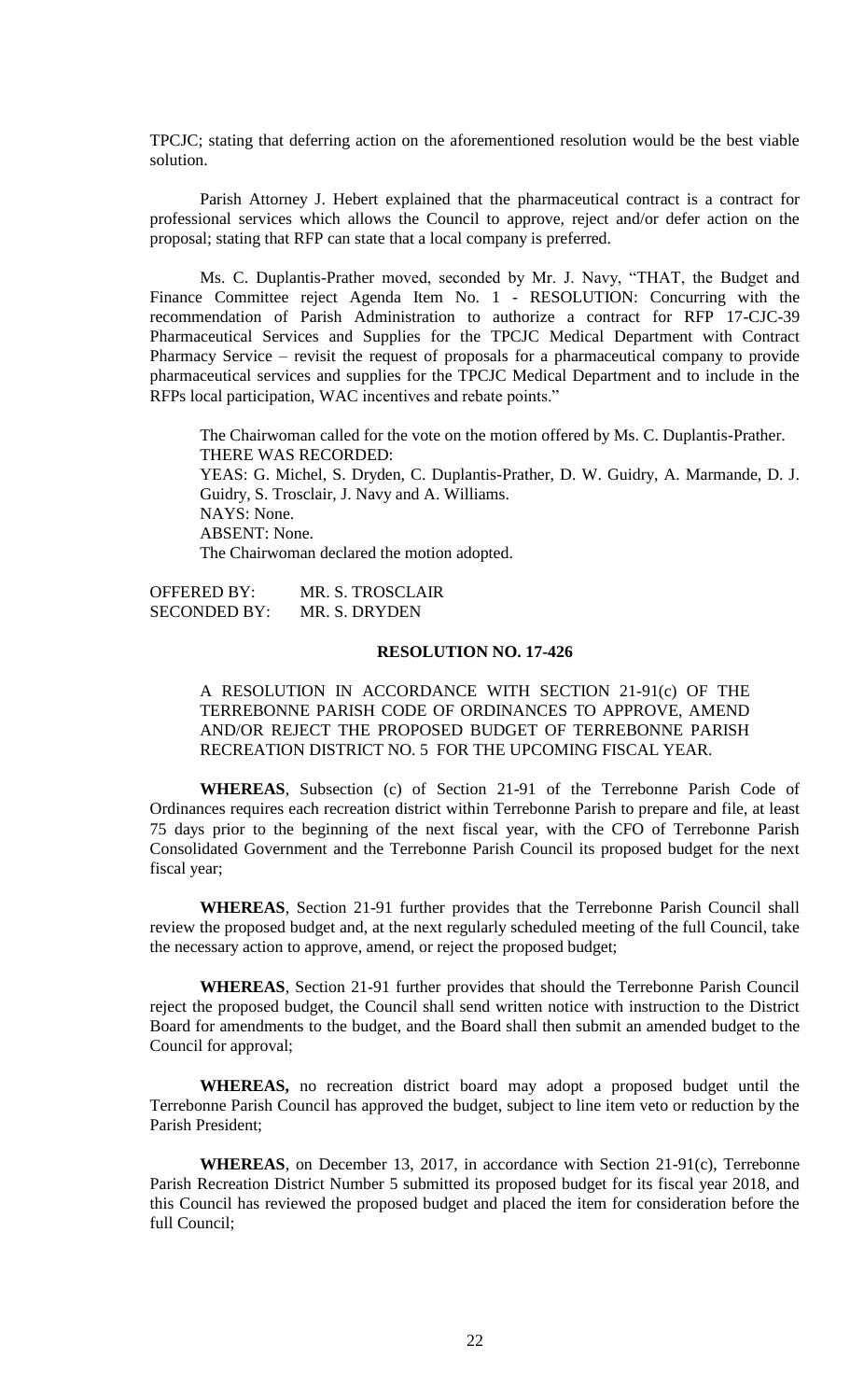**WHEREAS**, the Terrebonne Parish Council has found the proposed budget to be acceptable and wishes to approve the budget;

**NOW THEREFORE, BE IT RESOLVED** that the Terrebonne Parish Council approves the attached budget proposed by and for Terrebonne Parish Recreation District No. 5 for its 2018 fiscal year, and directs the District Board to adopt the proposed budget at its next meeting.

# **THERE WAS RECORDED:**

YEAS: G. Michel, S. Dryden, C. Duplantis-Prather, D. W. Guidry, Sr., A. Marmande, D. J. Guidry, S. Trosclair, J. Navy, and A. Williams. NAYS: None. ABSTAINING: None. ABSENT: None. The Chairwoman declared the resolution adopted on this the 18th day of December 2017.

\* \* \* \* \* \* \* \* \*

Mr. D. J. Guidry moved, seconded by Mr. S. Trosclair, "THAT, the Budget & Finance Committee introduce an ordinance to declare as surplus a tax property located at 523 Woodside Drive adjudicated to the Terrebonne Parish Consolidated Government and to acquire authorization to dispose of said property in accordance with LA R.S. 47:2196; and call a public hearing on said matter on Wednesday, January 10, 2018 at 6:30 p.m."

The Chairwoman called for the vote on the motion offered by Mr. D. J. Guidry. THERE WAS RECORDED: YEAS: G. Michel, S. Dryden, C. Duplantis-Prather, D. W. Guidry, A. Marmande, D. J. Guidry, S. Trosclair, J. Navy and A. Williams. NAYS: None. ABSENT: None. The Chairwoman declared the motion adopted.

Mr. J. Navy moved, seconded by Mr. A. Marmande, "THAT, the Budget & Finance Committee introduce an ordinance to declare as surplus a tax property located at 315 Bayou Dularge Road adjudicated to the Terrebonne Parish Consolidated Government and to acquire authorization to dispose of said property in accordance with LA R.S. 47:2196; and call a public hearing on said matter on Wednesday, January 10, 2018 at 6:30 p.m."

The Chairwoman called for the vote on the motion offered by Mr. J. Navy. THERE WAS RECORDED: YEAS: G. Michel, S. Dryden, C. Duplantis-Prather, D. W. Guidry, Sr., A. Marmande, D. J. Guidry, S. Trosclair, J. Navy and A. Williams. NAYS: None. ABSENT: None. The Chairwoman declared the motion adopted.

Mr. S. Dryden moved, seconded by Mr. D. J. Guidry, "THAT, the Budget & Finance Committee introduce an ordinance to declare as surplus a tax property located at 149-B Calumet Street adjudicated to the Terrebonne Parish Consolidated Government and to acquire authorization to dispose of said property in accordance with LA R.S. 47:2196; and call a public hearing on said matter on Wednesday, January 10, 2018 at 6:30 p.m."

The Chairwoman called for the vote on the motion offered by Mr. S. Dryden. THERE WAS RECORDED: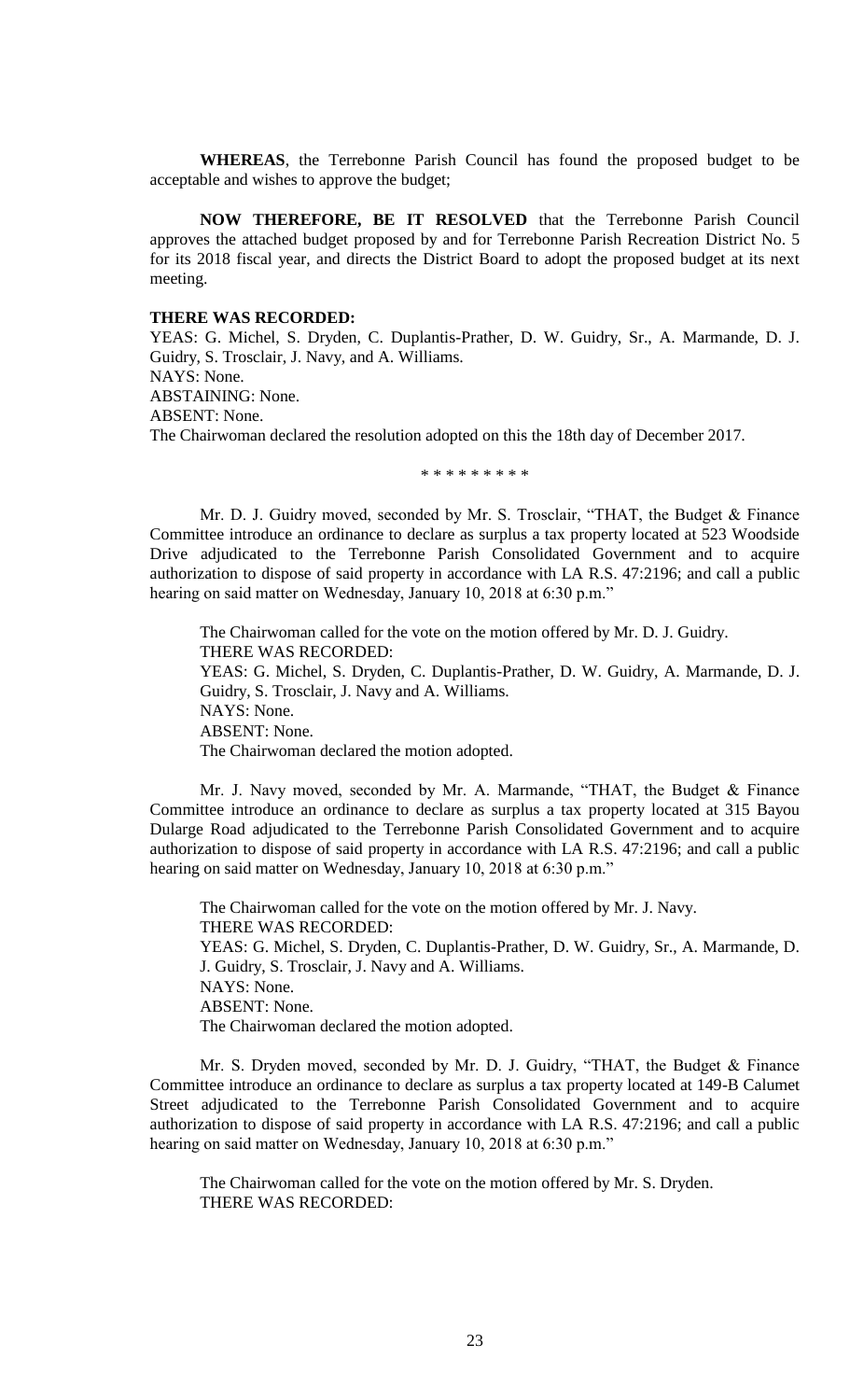YEAS: G. Michel, S. Dryden, C. Duplantis-Prather, D.W. Guidry, Sr., A. Marmande, D. J. Guidry, S. Trosclair, J. Navy and A. Williams. NAYS: None. ABSENT: None. The Chairwoman declared the motion adopted.

Mr. A. Marmande moved, seconded by Mr. S. Dryden, "THAT, the Budget & Finance Committee introduce an ordinance to declare as surplus a tax property located at 2289 Bayou Dularge Road adjudicated to the Terrebonne Parish Consolidated Government and to acquire authorization to dispose of said property in accordance with LA R.S. 47:2196; and call a public hearing on said matter on Wednesday, January 10, 2018 at 6:30 p.m."

The Chairwoman called for the vote on the motion offered by Mr. A. Marmande. THERE WAS RECORDED: YEAS: G. Michel, S. Dryden, C. Duplantis-Prather, D.W. Guidry, Sr., A. Marmande, D. J. Guidry, S. Trosclair, J. Navy and A. Williams. NAYS: None. ABSENT: None. The Chairwoman declared the motion adopted.

Mr. D. J. Guidry moved, seconded by Ms. C. Duplantis-Prather, "THAT, the Budget & Finance Committee introduce an ordinance to declare as surplus a tax property located at 5514 Stella Street adjudicated to the Terrebonne Parish Consolidated Government and to acquire authorization to dispose of said property in accordance with LA R.S. 47:2196; and call a public hearing on said matter on Wednesday, January 10, 2018 at 6:30 p.m."

The Chairwoman called for the vote on the motion offered by Mr. D. J. Guidry. THERE WAS RECORDED: YEAS: G. Michel, S. Dryden, C. Duplantis-Prather, D.W. Guidry, Sr., A. Marmande, D. J. Guidry, S. Trosclair, J. Navy and A. Williams. NAYS: None. ABSENT: None. The Chairwoman declared the motion adopted.

Mr. A. Marmande moved, seconded by Mr. D. W. Guidry, Sr., "THAT, there being no further business to come before the Budget & Finance Committee, the meeting be adjourned."

The Chairwoman called for the vote on the motion offered by Mr. A. Marmande. THERE WAS RECORDED:

YEAS: G. Michel, C. Duplantis-Prather, D.W. Guidry, Sr., A. Marmande, D. J. Guidry, S. Trosclair, J. Navy and A. Williams.

NAYS: None.

ABSENT: None.

The Chairwoman declared the motion adopted and the meeting was adjourned at 6:21 p.m.

Arlanda J. Williams, Chairwoman

Tammy E. Triggs, Minute Clerk

Ms. A. Williams moved, seconded by Mr. D. W. Guidry, Sr., "THAT the Council accept and ratify the minutes of the Budget and Finance Committee meeting held on 12/18/17."

The Chairman called for a vote on the motion offered by Ms. A. Williams. THERE WAS RECORDED: YEAS: G. Michel, S. Dryden, C. Duplantis-Prather, D. W. Guidry, Sr.,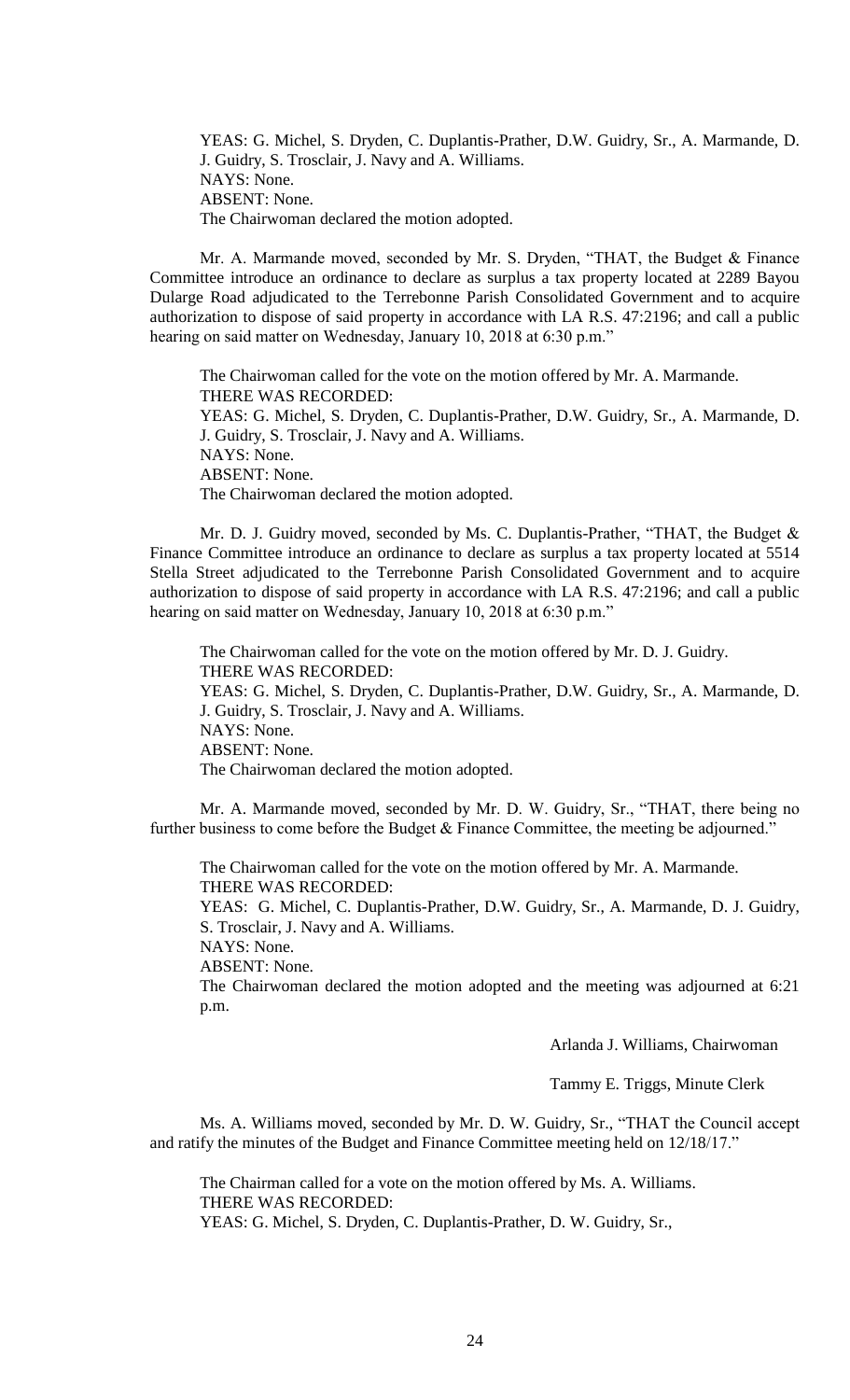A. Marmande, D. J. Guidry, S. Trosclair, and A. Williams. NAYS: None. ABSENT: J. Navy. The Chairman declared the motion adopted.

Mr. S. Trosclair moved, seconded by Ms. A. Williams, "THAT, the Council approve the following street light list:"

# **STREET LIGHT LIST 12-20-17**

# INSTALL 250 W HPS STREET LIGHT IN FRONT OF 226 ST. PETER ST.; ENTERGY; RLD # 3A; JOHN NAVY; DISTRICT 1

The Chairman called for a vote on the motion offered by Mr. S. Trosclair. THERE WAS RECORDED: YEAS: G. Michel, S. Dryden, C. Duplantis-Prather, D. W. Guidry, Sr., A. Marmande, D. J. Guidry, S. Trosclair, and A. Williams. NAYS: None. ABSENT: J. Navy. The Chairman declared the motion adopted.

Mr. G. Michel moved, seconded by Ms. C. Duplantis-Prather, "THAT, the Council open nominations for four of the expiring terms on the Bayou Cane Fire District board, nominate Mr. Ronney Picou, Mr. Nicholas Hebert, Mr. Travis Gravois, and Mr. Edward Lawson, close nominations, re-appoint Mr. Picou, Mr. Hebert, and Mr. Gravois to serve another term, appoint Mr. Lawson to serve a term, and hold nominations open for three weeks for the one expiring term on the aforementioned board.

The Chairman called for a vote on the motion offered by Mr. G. Michel. THERE WAS RECORDED: YEAS: G. Michel, S. Dryden, C. Duplantis-Prather, D. W. Guidry, Sr., A. Marmande, D. J. Guidry, S. Trosclair, J. Navy, and A. Williams. NAYS: None. ABSENT: None. The Chairman declared the motion adopted.

Mr. S. Trosclair moved, seconded by Mr. S. Dryden, "THAT, the Council open nominations for one of the expiring terms on the Coteau Fire Protection District board, nominate Mr. Robert Parr, Mr. Stuart Vitter, and Mr. Roy Trahan, close nominations, and re-appoint Mr. Parr, Mr. Vitter, and Mr. Trahan to serve another term on the aforementioned board.

The Chairman called for a vote on the motion offered by Mr. S. Trosclair. THERE WAS RECORDED: YEAS: G. Michel, S. Dryden, C. Duplantis-Prather, D. W. Guidry, Sr., A. Marmande, D. J. Guidry, S. Trosclair, J. Navy, and A. Williams. NAYS: None. ABSENT: None. The Chairman declared the motion adopted.

Mr. A. Marmande moved, seconded by Mr. S. Trosclair, "THAT, the Council open nominations for two of the expiring terms on the Fire Protection District No. 4 board, nominate Mr. Louis Pitre, Mr. Cyril "Kirby" Verret,, and Ms. Pamela Carlos, close nominations, and reappoint Mr. Pitre, Mr. Verret, and Ms. Carlos to serve another term on the aforementioned board.

The Chairman called for a vote on the motion offered by Mr. A. Marmande. THERE WAS RECORDED: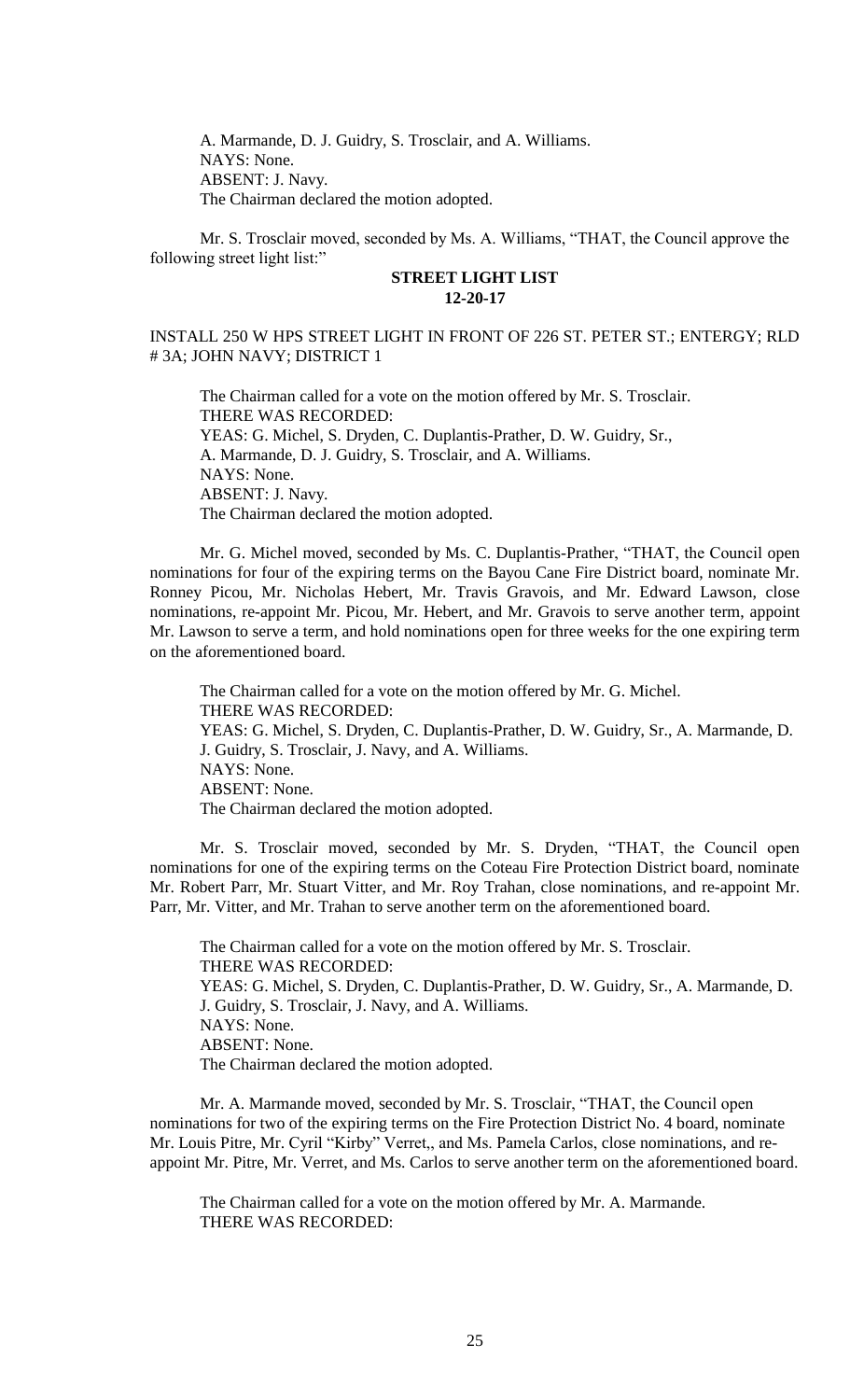YEAS: G. Michel, S. Dryden, C. Duplantis-Prather, D. W. Guidry, Sr.,A. Marmande, D. J. Guidry, S. Trosclair, J. Navy, and A. Williams. NAYS: None. ABSENT: None. The Chairman declared the motion adopted.

Mr. S. Trosclair moved, seconded by Mr. J. Navy, "THAT, the Council hold nominations open for three weeks for the three expiring terms on the Fire Protection District No. 5 board."

The Chairman called for a vote on the motion offered by Mr. S. Trosclair. THERE WAS RECORDED: YEAS: G. Michel, S. Dryden, C. Duplantis-Prather, D. W. Guidry, Sr., A. Marmande, D. J. Guidry, S. Trosclair, J. Navy, and A. Williams. NAYS: None. ABSENT: None. The Chairman declared the motion adopted.

Mr. S. Trosclair moved, seconded by Mr. J. Navy, "THAT, the Council hold nominations open for three weeks for the two expiring terms on the Fire Protection District No. 6 board."

The Chairman called for a vote on the motion offered by Mr. S. Trosclair. THERE WAS RECORDED: YEAS: G. Michel, S. Dryden, C. Duplantis-Prather, D. W. Guidry, Sr., A. Marmande, D. J. Guidry, S. Trosclair, J. Navy, and A. Williams. NAYS: None. ABSENT: None. The Chairman declared the motion adopted.

Mr. S. Trosclair moved, seconded by Mr. J. Navy, "THAT, the Council hold nominations open for three weeks for the three expiring terms on the Fire Protection District No. 7 board."

The Chairman called for a vote on the motion offered by Mr. S. Trosclair. THERE WAS RECORDED: YEAS: G. Michel, S. Dryden, C. Duplantis-Prather, D. W. Guidry, Sr., A. Marmande, D. J. Guidry, S. Trosclair, J. Navy, and A. Williams. NAYS: None. ABSENT: None. The Chairman declared the motion adopted.

Ms. A. Williams moved, seconded by Mr. D. W. Guidry, Sr., "THAT, the Council open nominations for two of the expiring terms on the Fire Protection District No. 8 Board, nominate Mr. Mike Anthony and Mr. Johnny Marks, close nominations, re-appoint Mr. Anthony and Mr. Marks to serve another term on the aforementioned board, and hold nominations open for three weeks for the one expiring term on the aforementioned board.

The Chairman called for a vote on the motion offered by Ms. A. Williams. THERE WAS RECORDED: YEAS: G. Michel, S. Dryden, C. Duplantis-Prather, D. W. Guidry, Sr., A. Marmande, D. J. Guidry, S. Trosclair, J. Navy, and A. Williams. NAYS: None. ABSENT: None. The Chairman declared the motion adopted.

Mr. D. W. Guidry, Sr. moved, seconded by Ms. A. Williams, "THAT, the Council hold nominations open for three weeks for the one expiring term on the Fire Protection District No. 10 board."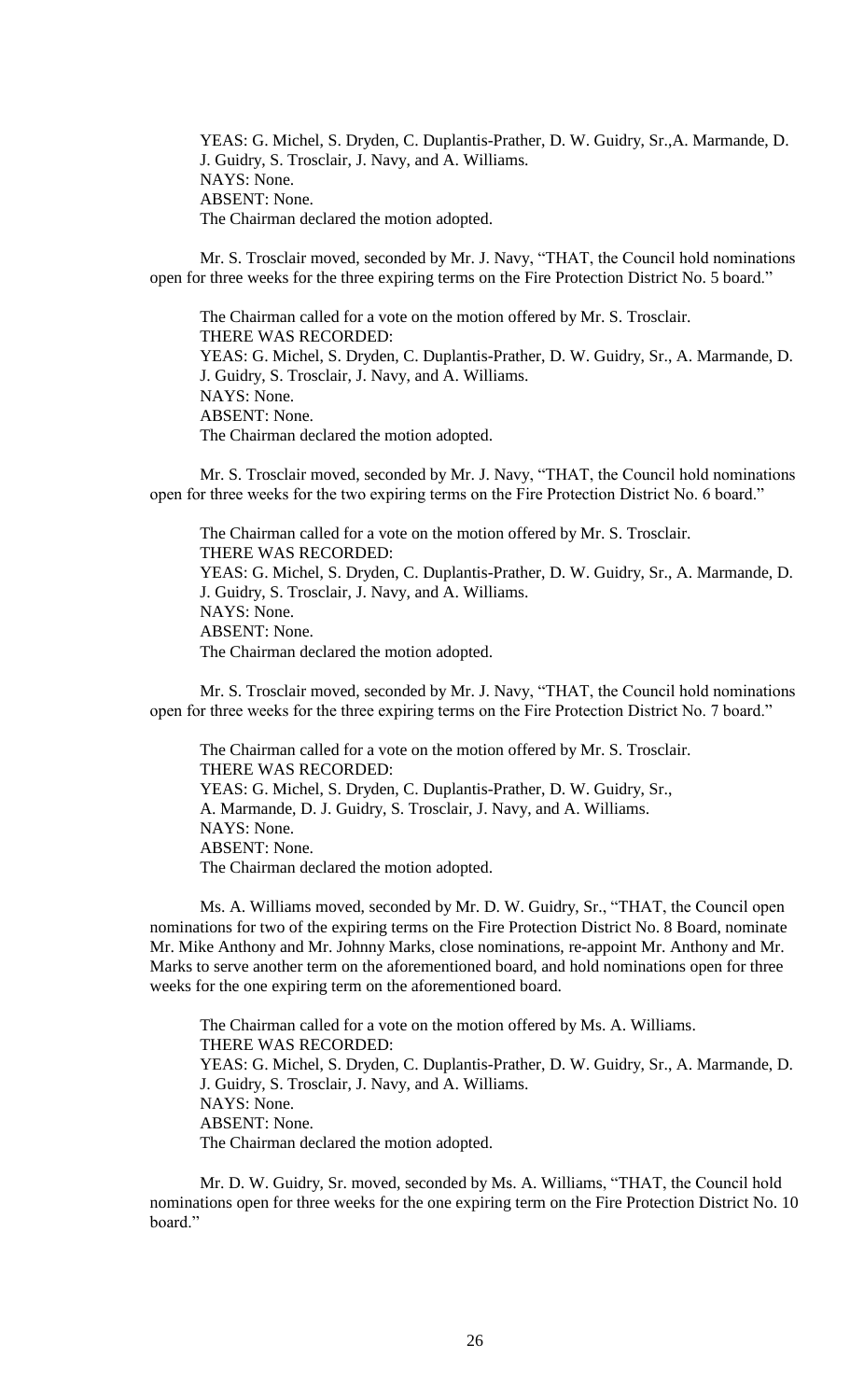The Chairman called for a vote on the motion offered by Mr. D. W. Guidry, Sr. THERE WAS RECORDED: YEAS: G. Michel, S. Dryden, C. Duplantis-Prather, D. W. Guidry, Sr., A. Marmande, D. J. Guidry, S. Trosclair, J. Navy, and A. Williams. NAYS: None. ABSENT: None. The Chairman declared the motion adopted.

Mr. S. Dryden moved, seconded by Mr. J. Navy, "THAT, the Council open nominations for the two expiring terms on the Schriever Fire Protection District board, nominate Mr. Jed Gramier and Ms. Melinda Duncan, close nominations, and appoint Mr. Gramier and Ms. Duncan to serve on the aforementioned board.

The Chairman called for a vote on the motion offered by Mr. S. Dryden. THERE WAS RECORDED: YEAS: G. Michel, S. Dryden, C. Duplantis-Prather, D. W. Guidry, Sr., A. Marmande, D. J. Guidry, S. Trosclair, J. Navy, and A. Williams. NAYS: None. ABSENT: None. The Chairman declared the motion adopted.

Mr. G. Michel moved, seconded by Mr. D. W. Guidry, Sr., "THAT, the Council open nominations for one of the expiring terms on the Village East Fire Protection District board, nominate Mr. John Roy, close nominations, re-appoint Mr. Roy to serve another term on the aforementioned board, and hold nominations open for three weeks for the two expiring terms on the aforementioned board.

The Chairman called for a vote on the motion offered by Mr. G. Michel. THERE WAS RECORDED: YEAS: G. Michel, S. Dryden, C. Duplantis-Prather, D. W. Guidry, Sr., A. Marmande, D. J. Guidry, S. Trosclair, J. Navy, and A. Williams. NAYS: None. ABSENT: None. The Chairman declared the motion adopted.

Ms. A. Williams moved, seconded by Mr. A. Marmande, "THAT, the Council hold nominations open for three weeks for the one expiring term on the Houma Area Convention and Visitor's Bureau board."

The Chairman called for a vote on the motion offered by Ms. A. Williams. THERE WAS RECORDED: YEAS: G. Michel, S. Dryden, C. Duplantis-Prather, D. W. Guidry, Sr., A. Marmande, D. J. Guidry, S. Trosclair, J. Navy, and A. Williams. NAYS: None. ABSENT: None. The Chairman declared the motion adopted.

Ms. A. Williams moved, seconded by Mr. S. Dryden, "THAT, the Council open nominations for the one expiring term on the Recreation District No. 1 board, nominate Ms. Wenda McCoy, close nominations, and re-appoint Ms. McCoy to serve another term on the aforementioned board.

The Chairman called for a vote on the motion offered by Ms. A. Williams. THERE WAS RECORDED: YEAS: G. Michel, S. Dryden, C. Duplantis-Prather, D. W. Guidry, Sr.,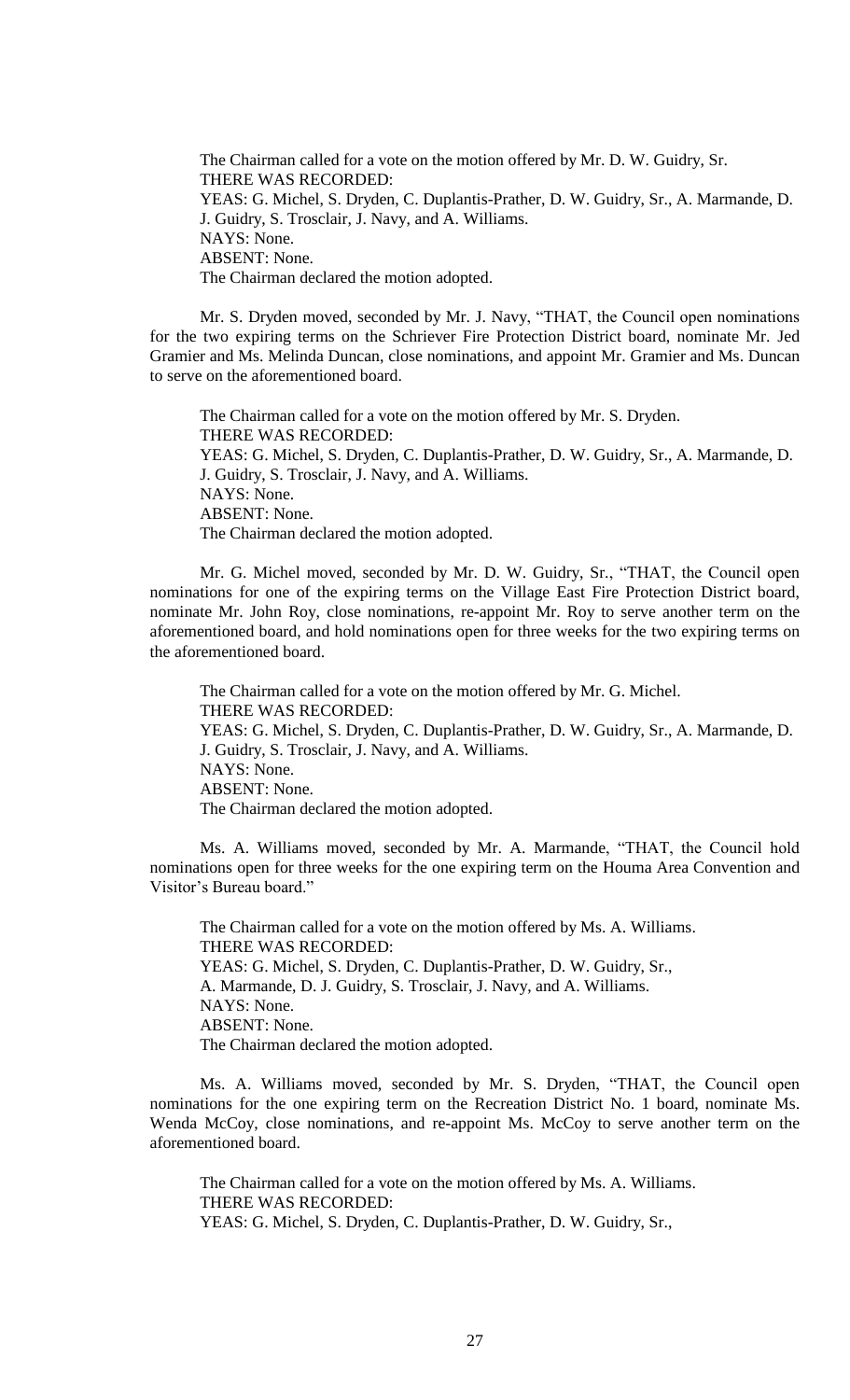A. Marmande, D. J. Guidry, S. Trosclair, J. Navy, and A. Williams. NAYS: None. ABSENT: None. The Chairman declared the motion adopted.

Ms. C. Duplantis-Prather moved, seconded by Mr. S. Trosclair, "THAT the Council hold nominations open for one week for the one unexpired term on the Recreation District No. 3-A Board."

The Chairman called for a vote on the motion offered by Ms. C. Duplantis-Prather. THERE WAS RECORDED: YEAS: G. Michel, S. Dryden, C. Duplantis-Prather, D. W. Guidry, Sr., A. Marmande, D. J. Guidry, S. Trosclair, J. Navy, and A. Williams. NAYS: None. ABSENT: None. The Chairman declared the motion adopted.

Mr. A. Marmande moved, seconded by Mr. J. Navy, "THAT, the Council open nominations for the two expiring terms on the Recreation District No. 4 board, nominate Ms. Pamela Carlos and Mr. Lawrence Gautier, close nominations, and re-appoint Ms. Carlos and Mr. Gautier to serve another term on the aforementioned board.

The Chairman called for a vote on the motion offered by Mr. A. Marmande. THERE WAS RECORDED: YEAS: G. Michel, S. Dryden, C. Duplantis-Prather, D. W. Guidry, Sr., A. Marmande, D. J. Guidry, S. Trosclair, J. Navy, and A. Williams. NAYS: None. ABSENT: None. The Chairman declared the motion adopted.

Mr. S. Trosclair moved, seconded by Mr. J. Navy, "THAT the Council hold nominations open for the one expiring term on the Recreation District No. 5 Board."

The Chairman called for a vote on the motion offered by Mr. S. Trosclair. THERE WAS RECORDED: YEAS: G. Michel, S. Dryden, C. Duplantis-Prather, D. W. Guidry, Sr., A. Marmande, D. J. Guidry, S. Trosclair, J. Navy, and A. Williams. NAYS: None. ABSENT: None. The Chairman declared the motion adopted.

Mr. S. Trosclair moved, seconded by Mr. J. Navy, "THAT the Council hold nominations open for three weeks for the one vacancy due to resignation on the Recreation District No. 6 Board."

The Chairman called for a vote on the motion offered by Mr. S. Trosclair. THERE WAS RECORDED: YEAS: G. Michel, S. Dryden, C. Duplantis-Prather, D. W. Guidry, Sr., A. Marmande, D. J. Guidry, S. Trosclair, J. Navy, and A. Williams. NAYS: None. ABSENT: None. The Chairman declared the motion adopted.

The Chairman announced an upcoming vacancy for one term on the Houma-Terrebonne Public Trust Finance board. Interested citizens should be a resident of the Parish and interested in overseeing a financial program for the Parish.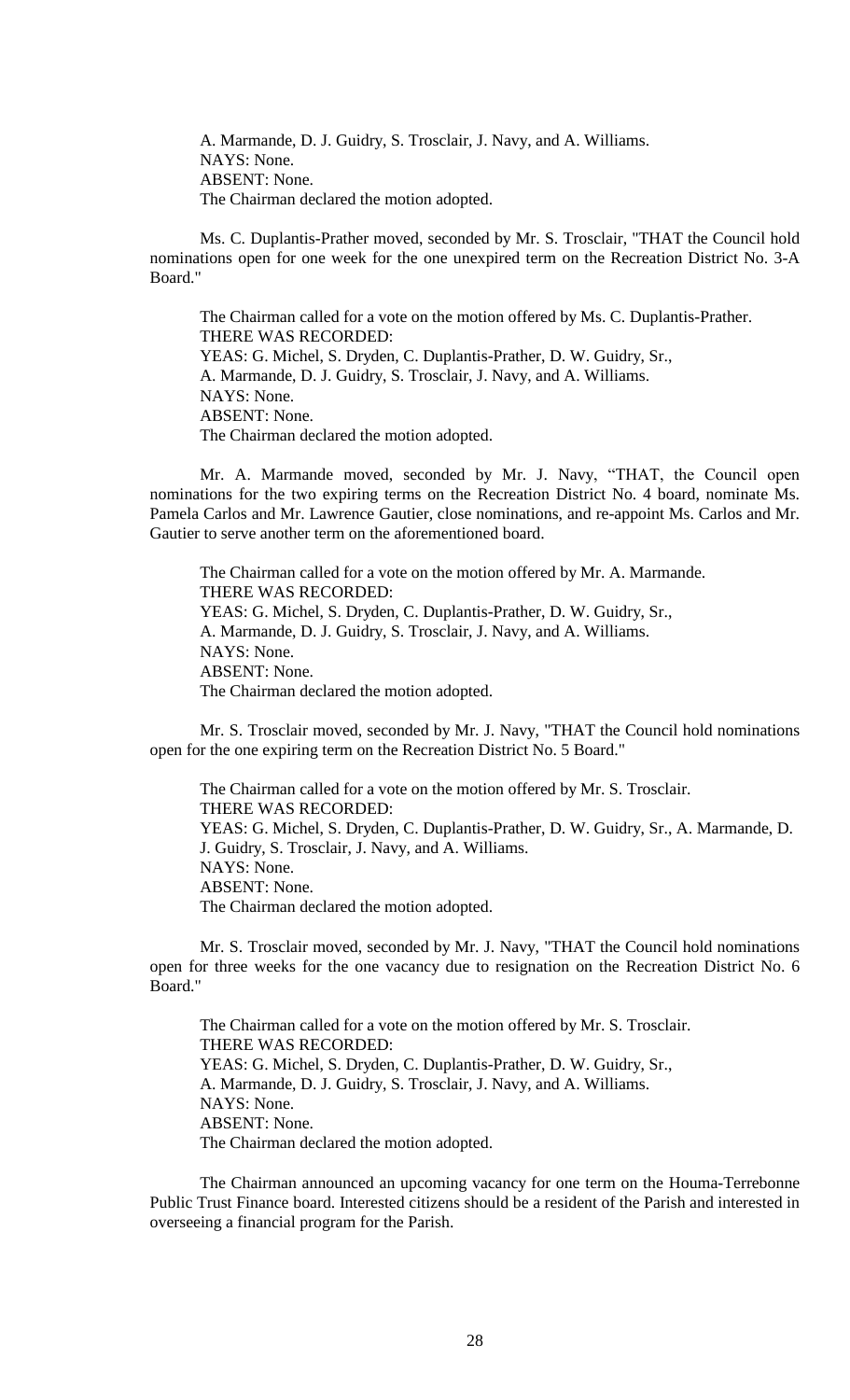Councilman S. Trosclair led a discussion regarding the recent scheduling changes for libraries in Terrebonne Parish due to utilization. He shared some concerns for the reduction in operating hours at the library branches in the bayou areas and suggested that some other measures could be taken to retain regular services.

Upon request, Ms. Tracy Guyan, Terrebonne Parish Libraries Assistant Director, explained that the reduction in operating hours was part of a decision to accommodate a reduction in budget without losing any full-time employees. Ms. Guyan then detailed the savings accrued through the reduction of operating hours and other measures taken by the Library system to account for a reduced budget.

Councilman S. Trosclair shared his disapproval for the decision to reduce operating hours and suggested that other measures could be investigated to account for a reduced budget.

Several Council Members shared their opinions on the decision to reduce operating hours and a return to regular service hours once tax revenues increased.

Upon request, Ms. Kandace Mauldin, Chief Financial Officer, clarified the Library's 2016 ending fund balance was 1.8 million dollars with a bond debt of 757,000 dollars for the next three years. She then cautioned that if the Library would be unable to make the bond payments that the Parish would then be held responsible for making the payment instead.

A discussion ensued relative to the necessity for library closures parish-wide and possible suggestions for rescheduling hours of operation to be able to provide services at hours more convenient to the general public.

Councilman G. Michel read aloud a commendation congratulating Mr. Phil Schexnayder upon his retirement.

Mr. Phil Schexnayder, Schriever resident, thanked the Council for the commendation and wished them a Merry Christmas.

Councilman G. Michel wished everyone a Merry Christmas and a more prosperous New Year.

Councilman S. Dryden announced that the lighting is now working at the Schriever overpass.

Councilwoman C. Duplantis-Prather thanked Mr. Schexnayder for his service to Terrebonne Parish and congratulated him on his retirement. She then wished everyone Merry Christmas and a blessed New Year. She then encouraged the public to spay and neuter their pets in order to control the pet population and to consider sponsoring an adoption for those unable to afford the fees.

Councilman A. Marmande thanked Mr. Schexnayder for his work over the years and wished him well in his retirement. He then wished everyone a Merry Christmas and Happy New Years.

Councilwoman A. Williams congratulated Mr. Schexnayder on his retirement, then announced that a toy giveaway would be held Thursday, December 21 from 10:00 a.m. to 2:00 p.m. at the Devon Keller Gym in Gibson and another would be held Friday, December 22, from 10:00 a.m. to 2:00 p.m. at the Schriever Gym. She then thanked the volunteers and donators who have made these drives a success and asked that those who do not reside in Terrebonne Parish do not participate in the event intended for those in Terrebonne Parish.